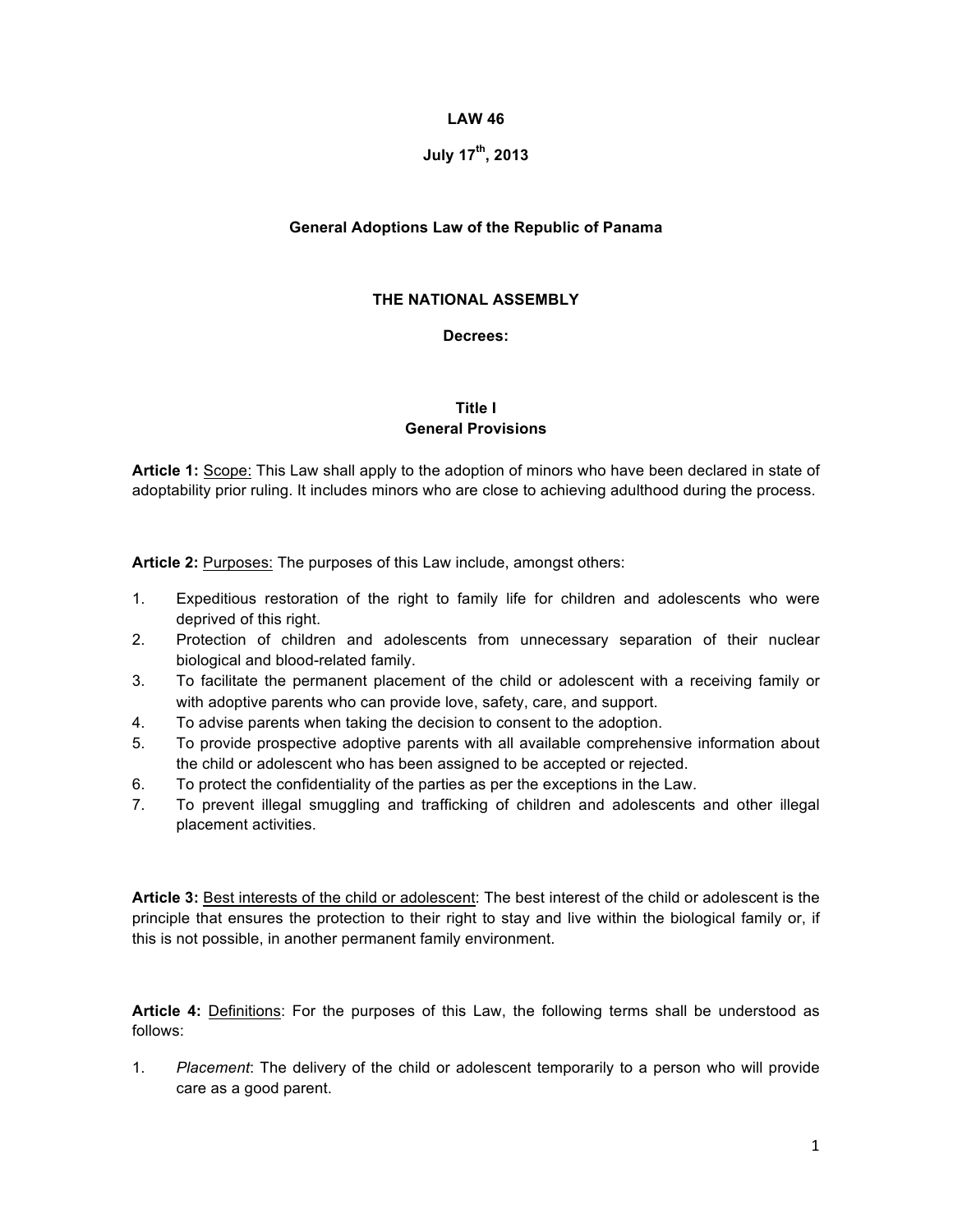- 2. *Pre-adoption placement*: The comprehensive care provided by future adopter or adoptive family assigned to the child or adolescent in the adoption process for a specified period as provided in this Law.
- 3. *Adoption*: Legal institution of permanent protection, of public order and social interest, constituted as the last measure of protection in favor of a child who is not blood related thus restoring her or him with the right to be part of a family.
- 4. *Adoptee*: Person, a non blood-related son or daughter that becomes one according to the terms established by this Law.
- 5. *Adopter*: Person over eighteen who complies with the requirements and procedures established in this Law in adopting someone else´s child.
- 6. *Central Authority:* Entity responsible of performing the investigations, evaluating the competence of the blood related family, and applying for permanent loss of parental rights of the parents, and/or declaration of adoptability of the child or adolescent. In addition, it provides pre- and post-adoption monitoring and other administrative procedures concerning domestic and international adoption.
- 7. *State of adoptability*: Judicial declaration establishing the deprivation of the right of the family of the child or adolescent and ordering its recovery through adoption in the terms established in this Law.
- 8. *Receiving family*: The one who provides a temporary, comprehensive, non-institutional place to a child or adolescent, as an alternative to family life, assigned by the administrative authority with judicial review.
- 9. *Nuclear biological family*: The father and mother of the minor.
- 10. *Consanguineous family*: That which comprises all individuals united by the bond of kinship to the second degree of consanguinity in a straight line, directly upward and collateral, and according to the certification of the family tree issued by the Civil Registry Office of the Electoral Tribunal.
- 11. *Foster home*: Placement in an institution or shelter requested by the National Secretariat for Children, Youth and Family, approved by the appointed court, temporarily providing the child and/or adolescent care, food, education and housing.
- 12. *Competent judge*: Judicial authority with jurisdiction in all matters related to the processes of loss of parental rights, declaration of competence or incompetence of the biological family, declaration of adoptability, and domestic and international adoption.
- 13. *Evident danger*: All direct or indirect situations that violates the rights and guarantees of children and adolescents and that requires prompt action by the appointed authorities to preserve the life and honor of children and adolescents.
- 14. *Non-governmental organization*: Organization with no economic profit objective and that does not belong to the traditional private or public sector, registered in the corresponding Registry whose statutes are intended to the protection of children and adolescents and that, by meeting the requirements of this standard, obtain an authorization from the National Secretariat for Children, Youth and Family.
- 15. *Deprivation of the right to family life*: The alleged abandonment of the family rights of the child and adolescent.
- 16. *Permanent loss of parental authority*: Measurement of permanent disqualification in the exercise of parental rights as stated in the Family Code.
- 17. *Suspension of parental authority*. Provisional protection measure that limits the exercise of parental rights as stated in the Family Code.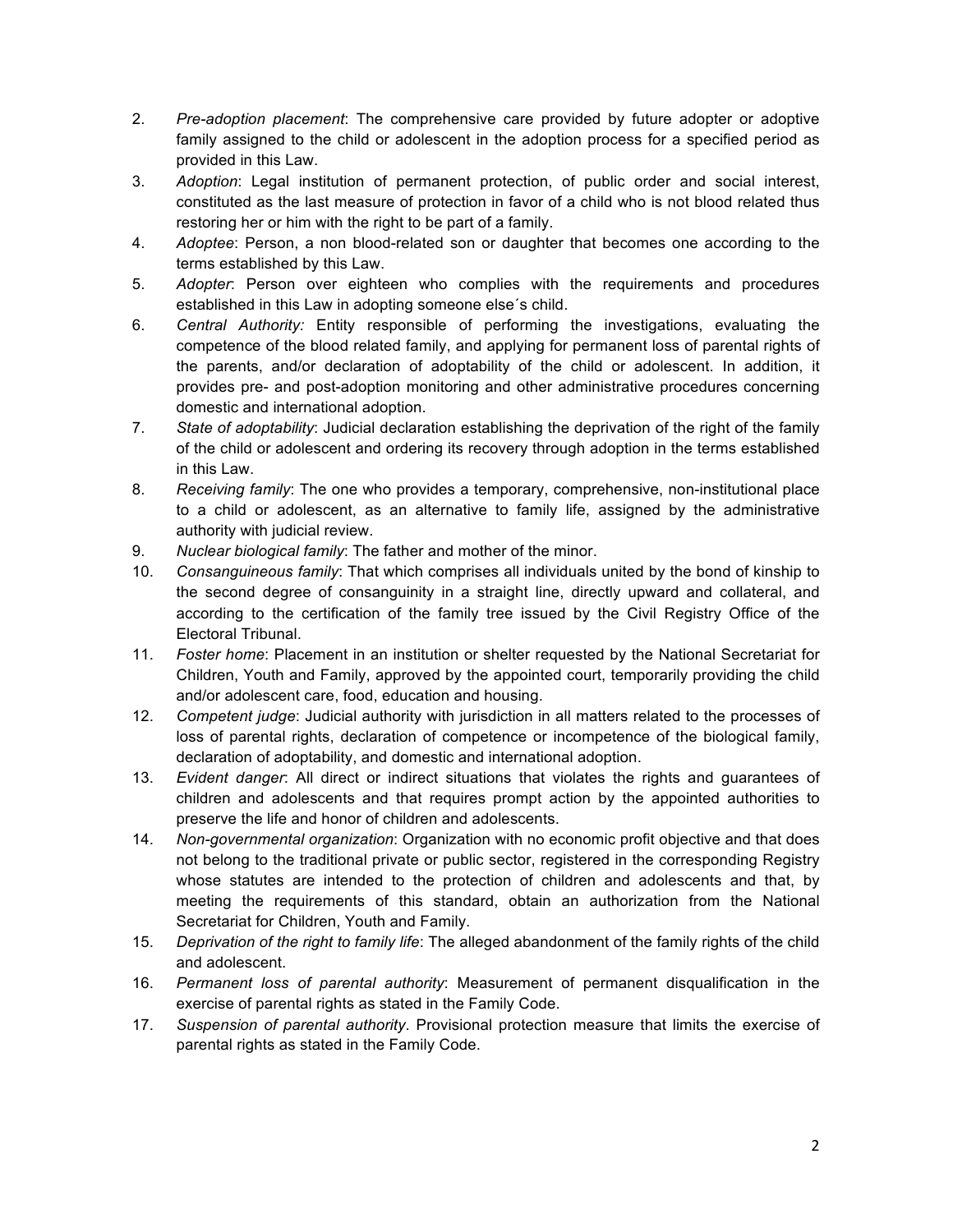## **Title II Central Authority**

**Article 5:** Central Authority and its functions: The National Secretariat for Children, Youth and Family is the Central Authority for the protection of the right to family life, foster care and domestic and international adoptions.

The Secretariat shall have the following functions:

- 1. Will act as the Central Authority for the protection of the right to family life, and adoptions.
- 2. Will regulate and supervise national non-governmental organizations, and will accredit and supervise the collaborating associations in international adoption.
- 3. Will approve or extend the evaluations conducted by non-governmental organizations on adoption or national foster homes, or by collaborating associations in respect of international adoption.
- 4. Will perform or supervise pre-adoption and post-adoptive stages of the adoption process of children and adolescents judicially declared in state of adoptability.
- 5. Will ensure effective compliance and respect for the rights of children and adolescents during the administrative process and implementation of adoption.
- 6. Will keep and maintain the database of suitable adoptive parents, foster parents, as well as the database of children and adolescents in state of adoptability.
- 7. Will ensure that adoption applications from adoptive parents meet the legal requirements established in this Law.
- 8. Will declare, within the term established by this Law, the suitability of the adoptive parents after evaluating assessments and technical reports, or the approvals of assessments and technical reports submitted by NGOs or adoption associates.
- 9. Will provide post-adoption quarterly follow-up reports to the appointed judge, once the postadoption stage has started.
- 10. Will monitor international adoption follow-ups of children and adopted adolescents conducted by the collaborating institutions on international adoption.
- 11. Will train, evaluate and monitor receiving families and non-governmental organizations that coordinate them. To this end, the National Secretariat for Children, Youth and Family will create and implement guidelines for receiving families.
- 12. Will design and implement, directly or through NGOs authorized for that purpose, the Educational Program for Adoptive Parents, and the Post-Adoptive Support Services Program, and will accompany adoptees who wish to know their origins.
- 13. Will develop and coordinate plans to promote adoptions of minors with disabilities or special health conditions, through non-governmental organizations or international adoption accredited entities authorized for that purpose.
- 14. Will encourage, create and implement prevention policies and parental care and training with emphasis on vulnerable groups such as teenage parents, among others.
- 15. Will perform any other duties as established by law.

**Article 6:** State responsibility: It is the State's obligation to protect the rights of children and adolescents during the adoption process, ensuring full recognition, especially to prevent abduction, sale and trafficking as well as any form of exploitation or abuse.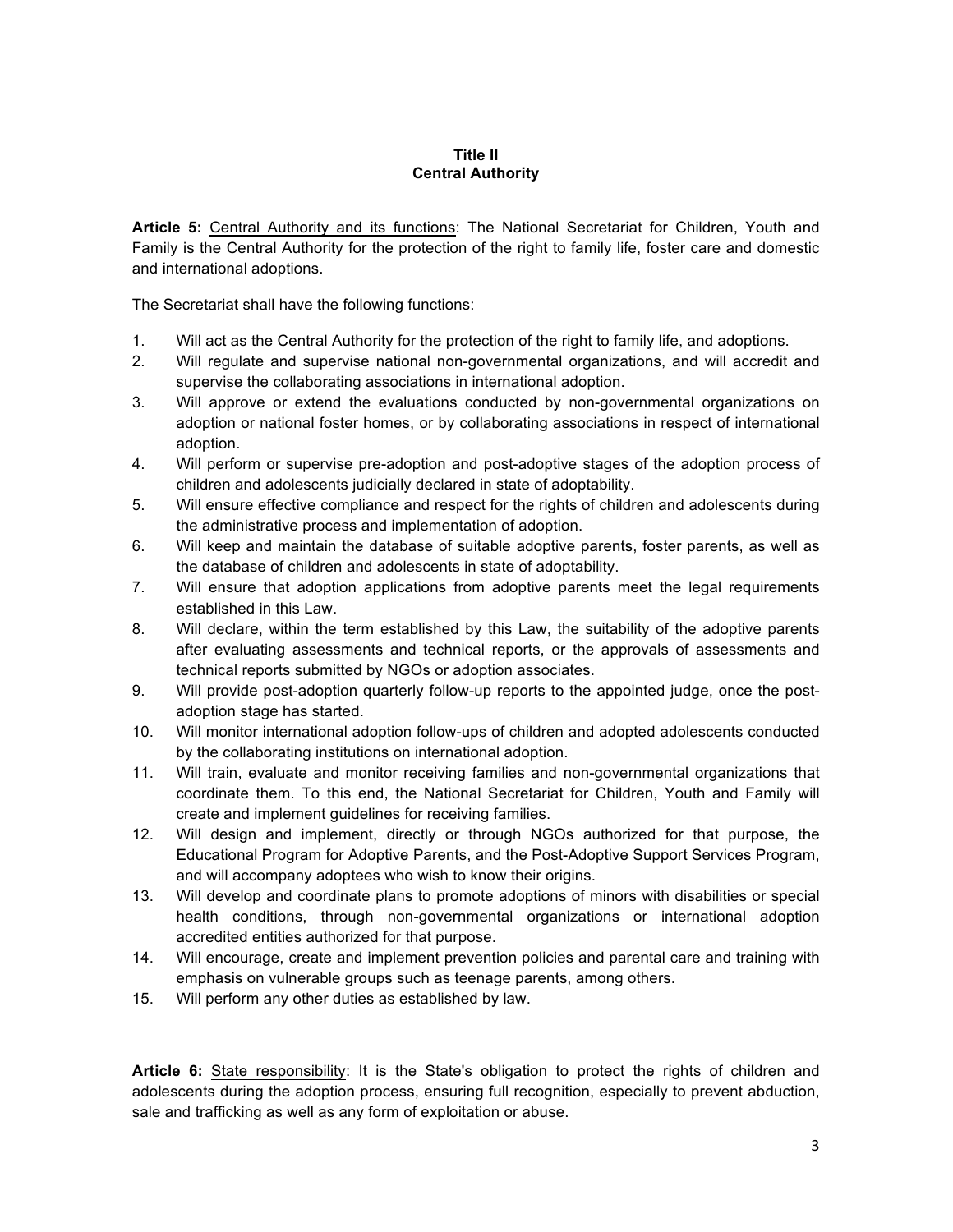When there is no family alternative, the State, through the corresponding authority, will temporarily delegate its custody obligations as well as legal representation and property management of children and adolescents in receiving families while their right to family life is restored.

The foster parents are held accountable and responsible for the actions taken in the exercise of their duties, as provided in this Law. In the case of institutional homes, they will have legal representation and the administration of property will be established by an appointed authority in accordance with the Law.

## **Title III Foster Home and Receiving Family**

**Article 7:** Placement family: The foster homes and receiving families are meant to provide temporary care similar to a safe and comforting home to children and adolescents and are not intended to be permanent.

**Article 8:** Handling over to receiving families: Receiving families can be granted by the administrative authority and under subsequent judicial review, to a single person, a couple of man and woman united in marriage or by common-law, to an extended family or family groups in the community in the following order:

- $1<sup>st</sup>$ : To the child or adolescent related by blood or marriage
- $2^{nd}$ : People or families in the community who meet the qualifications and solidarity needed to become placement families, giving priority to those that are part of the network of community relations and/or social ties of the child or adolescent.

When a child or adolescent has been given up for its upbringing by his father or his mother, or both, to a third party appointed to raise it, this third party will be considered as the first choice for the provision as placement family.

It is prohibited for the person or placement family to hand over the child or adolescent to a third party without prior approval of the authority.

**Article 9:** Resolution of suitability: The National Secretariat for Children, Youth and Family is the authority responsible for receiving the documentation of receiving families´ applicants and evaluating a term of maximum fifteen calendar days, and to approve or disapprove their suitability within a maximum of five calendar days, and forwarding for inclusion in the database. Suitability is granted for a period of three years and may be renewed.

If eligibility is suspended, revoked or has expired, children and adolescents under the care of the placement family will be removed immediately and placed in another foster home.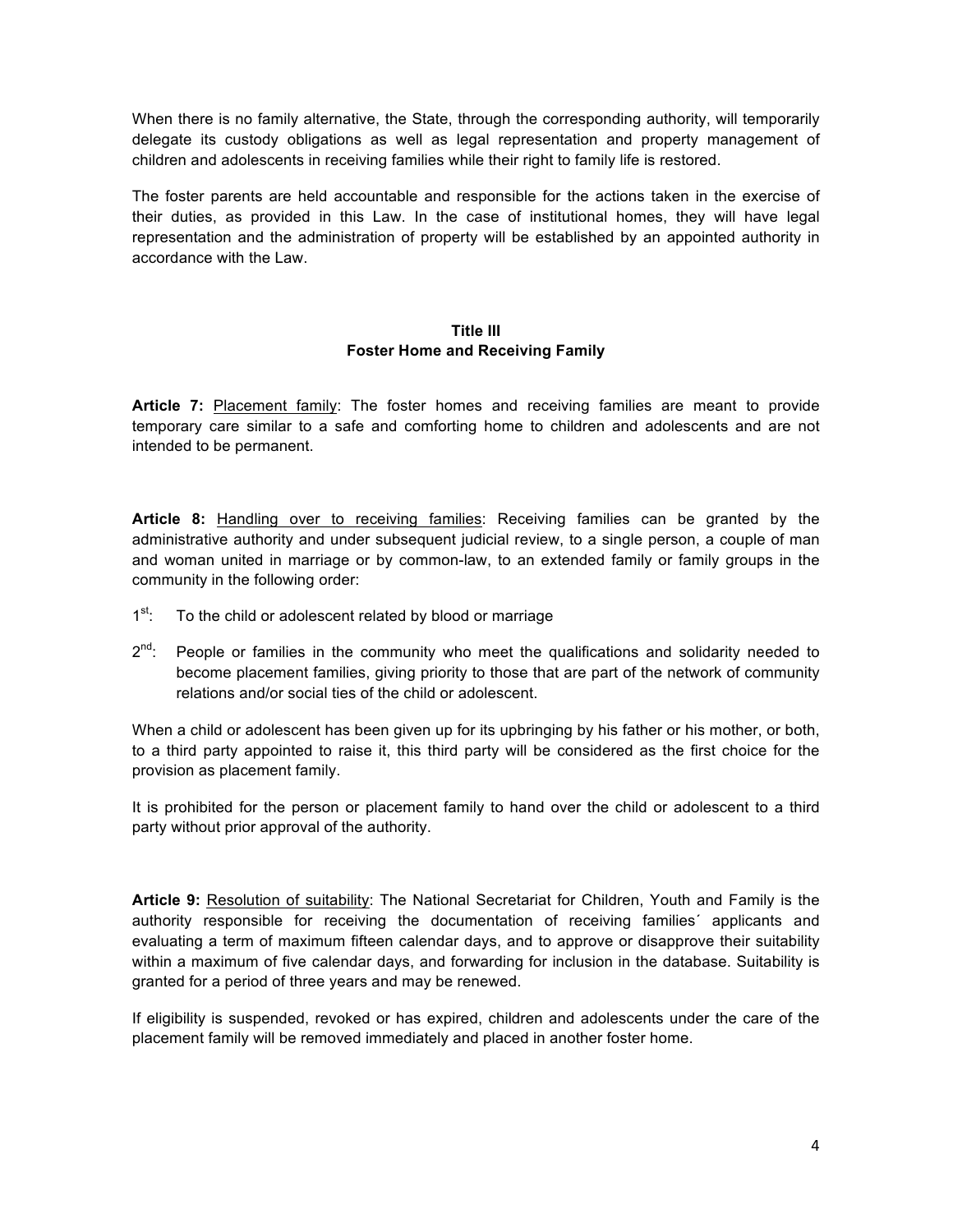**Article 10:** Renewal of suitability: The documents for the renewal of eligibility must be submitted to the National Secretariat for Children, Youth and Family before the expiration of suitability. All documents for renewal must be submitted at the same time and be dated within ninety days prior to presentation.

The renewal must be given within a period of five days in accordance with the provisions of the preceding Article. Incomplete renewal applications will be returned.

If the placement families submit before the National Secretariat for Children, Youth and Family a request to terminate its suitability before completing the term of three years, the Secretariat would resolve the request and suspend.

**Article 11:** Revocation: The National Secretariat for Children, Youth and Family will revoke the suitability if the result of an investigation indicates that the children and/or adolescents have been victims of abuse or neglect in foster homes and if they fail to meet the standards established in this Law.

Such decision shall be notified in writing to the foster parents.

**Article 12:** Appeal: An appeal can be made against the decision to deny or revoke the suitability of foster parent, which will be announced in the act of notification to the parties or within two working days of this, and will be backed up within the next three business days, and resolved by the Board of the National Secretariat for Children, Youth and Family within five days after being supported.

**Article 13:** Training Program for Receiving Families: Individuals or families interested in being receiving families must complete at least thirty hours a Training Program for Receiving Families issued by the National Secretariat for Children, Youth and Family or a non-governmental organization previously authorized by the Secretariat before receiving suitability.

The Receiving families may be specialized receiving families once they have completed up to twenty additional hours of the Training Program for Specialized Receiving Families issued by the National Secretariat for Children, Youth and Family or a non-governmental organization previously authorized by the Secretariat before receiving suitability.

All receiving families must submit documentation to the National Secretariat for Children, Youth and Family proving that they have completed training in first aid and CPR before receiving suitability.

**Article 14:** Conditions to be considered a receiving family: People wishing to be considered suitable as a receiving family must submit the application with all required documents mentioned in this Law.

The applicants must have proven to be affective, social, moral, and have physical and psychological health and have the necessary resources to ensure the basic needs of the child or adolescent placed in the home.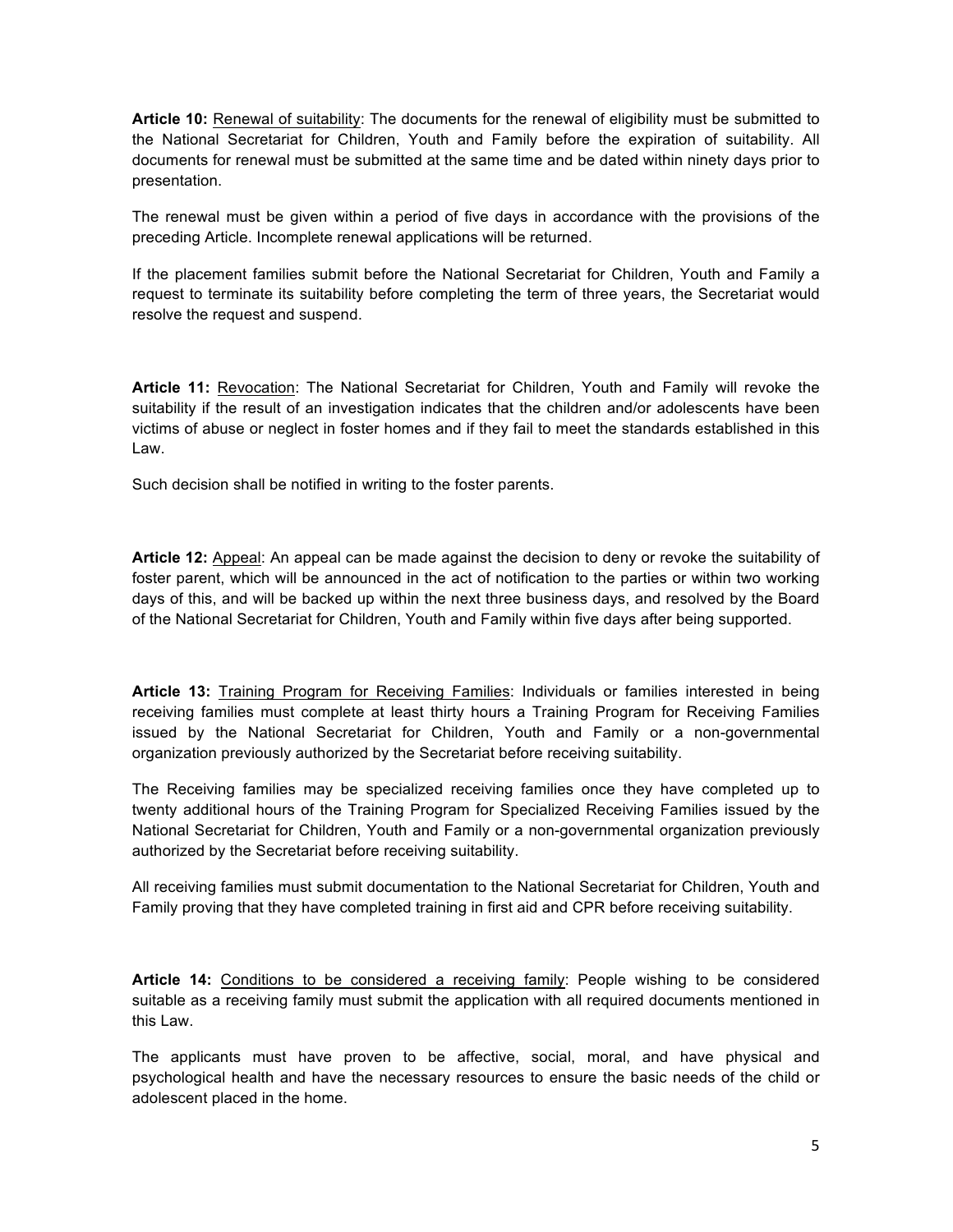In the case of receiving families with a link with the child or adolescent´s blood family, if it lacks the financial resources to ensure adequate living standards, the National Secretariat for Children, Youth and Family will manage its incorporation into family strengthening programs.

If the applicants have descendents, this does not prevent them to be chosen as receiving families.

**Article 15:** Required documentation: Those interested being receiving families must provide the following documents with the application:

- 1. Birth Certificate of the person or persons concerned.
- 2. Marriage certificate or proof of legally recognized union in fact, if it is the case, or certification of such union if issued by traditional authorities when appropriate.
- 3. Proof of labor certification or other document to establish the capacity in meeting the material needs of the child or adolescent.
- 4. Psychosocial interview report of the sons and daughters of those concerned or any other person residing permanently in the home, except household employees, if any, reflecting the views of the interviewees.
- 5. Medical certificate of good physical and mental health issued by a licensed physician in the Republic of Panama.
- 6. Psychological assessment of applicants by a clinical psychologist with expertise for the exercise of the profession in the Republic of Panama.
- 7. Two recent passport-size photographs in color.
- 8. Color photographs, postcard size, of the facade, the interior and the back of the applicants' residence
- 9. Certification of personal background information.
- 10. Social assessment of the applicants, conducted by a professional qualified social worker with two years of experience at least in the exercise of their profession.
- 11. Two letters of recommendation from persons of recognized moral life other than from relatives and that have known these persons for a period exceeding ten years.
- 12. Completion Certificate of the Training Program for Receiving Families issued by the National Secretariat for Children, Youth and Family or by a non-governmental organization approved for this purpose by the Secretariat.

In the case of institutional foster care homes, this shall be governed in terms of legal status according to the requirements of current legislation.

**Article 16:** Assessment procedure: The National Secretariat for Children, Youth and Family, within three business days of receipt of the request, will proceed with the admission using the proper protocol, thus starting the assessment procedure.

At this stage, the technical team appointed by the National Secretariat for Children, Youth and Family or by those NGOs approved by this Department to conduct assessments, may conduct home visits, interviews and psychological tests and other psychosocial research to applicants needed to determine the suitability of the receiving family.

This stage will have a maximum period of fifteen days from the acceptance of the application from the receiving family. During this period, applicants must attend the Training Program for Receiving Families given by the National Secretariat for Children, Youth and Family or by NGOs approved for this purpose by the Secretariat.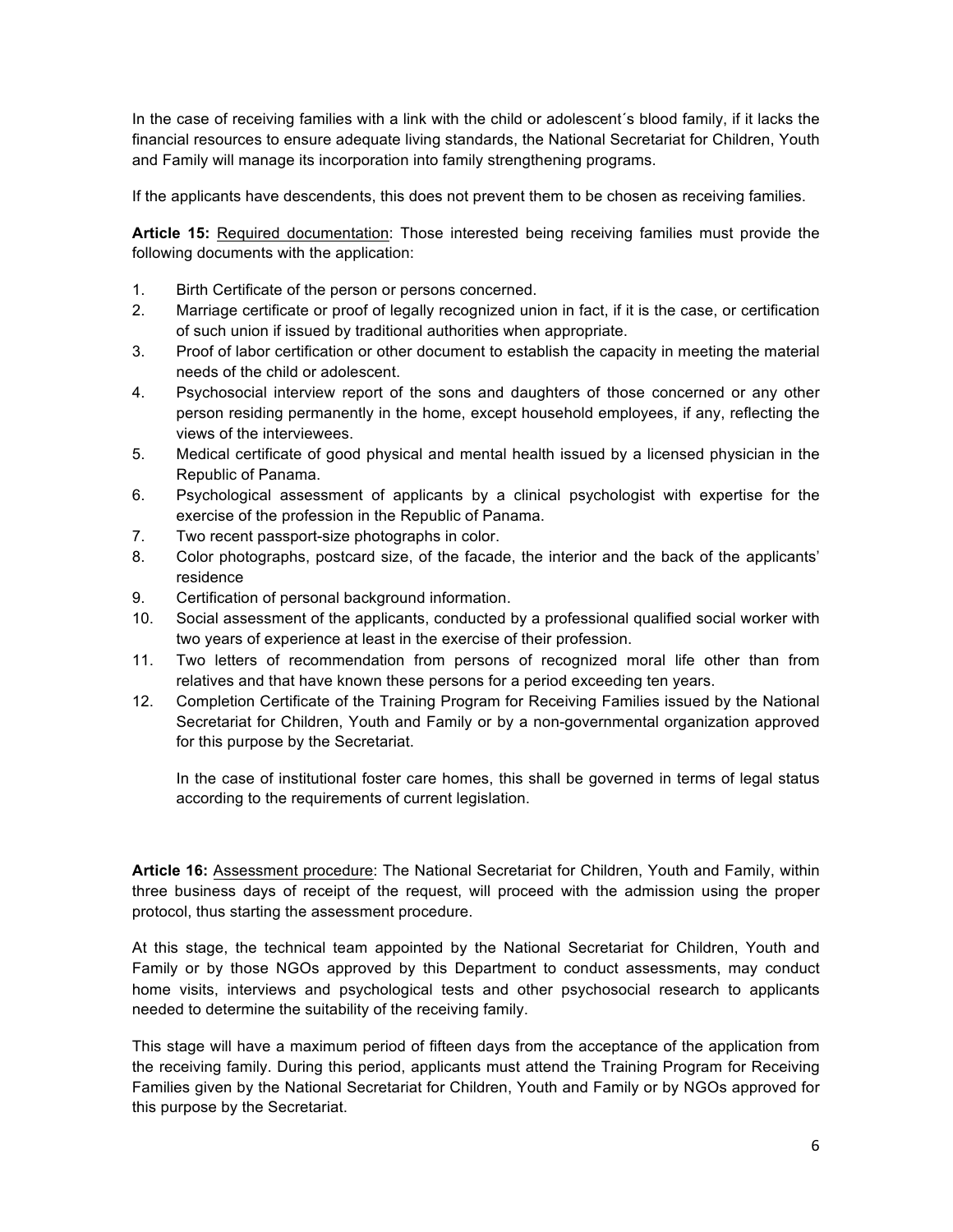**Article 17:** Psychological and social assessment: The applicants must be evaluated within a period not exceeding five days and the contents of the assessment shall be regulated by the National Secretariat for Children, Youth and Family.

**Article 18:** Confidentiality of the assessments: The assessments are confidential and should be filed and maintained in the respective files, so as to ensure such confidentiality. To this end, the National Secretariat for Children, Youth and Family should scan these files in a secure electronic format and submit original records every five years to their archive section.

**Article 19:** Database of the classified suitable receiving families: Applicants who have been declared suitable will be added to the suitable receiving families´ database of the National Secretariat for Children, Youth and Family.

This database will be filed in the chronological order of how the information was entered for each applicant and will be declared fit according to this order.

The institutional foster care, and specialized receiving families, upon this Law coming to force, shall update the information with the National Secretariat for Children, Youth and Family in the manner and conditions provided in this Law.

**Article 20:** Placing a child in a receiving family home: The National Secretariat for Children, Youth and Family will request the placement of children and adolescents with receiving families who have met the requirements of this Law. These placements will be authorized by the competent court within a maximum of five working days.

The request for placement will follow the chronological order of the suitable receiving families´ database, abiding to the profile and cultural context of the child or adolescent and the availability of the family. The application shall be accompanied by the medical, psychological and educational background of the child and/or adolescent. In the event of imminent emergency placement, the judge will have two business days to answer to the placement request.

If this is the case, the child or adolescent´s advocate must issue concept within three business days.

If not in agreement with this decision, the only possible way to disagree is to appeal for reconsideration.

**Article 21:** Capacity: No more than five children or adolescents at any given time should reside at the receiving home. These include the placement family´s children and any other child residing in the home at the time.

For specialized receiving families no more than two children or adolescents at any given time can reside in the home. There is an exception in the case of siblings.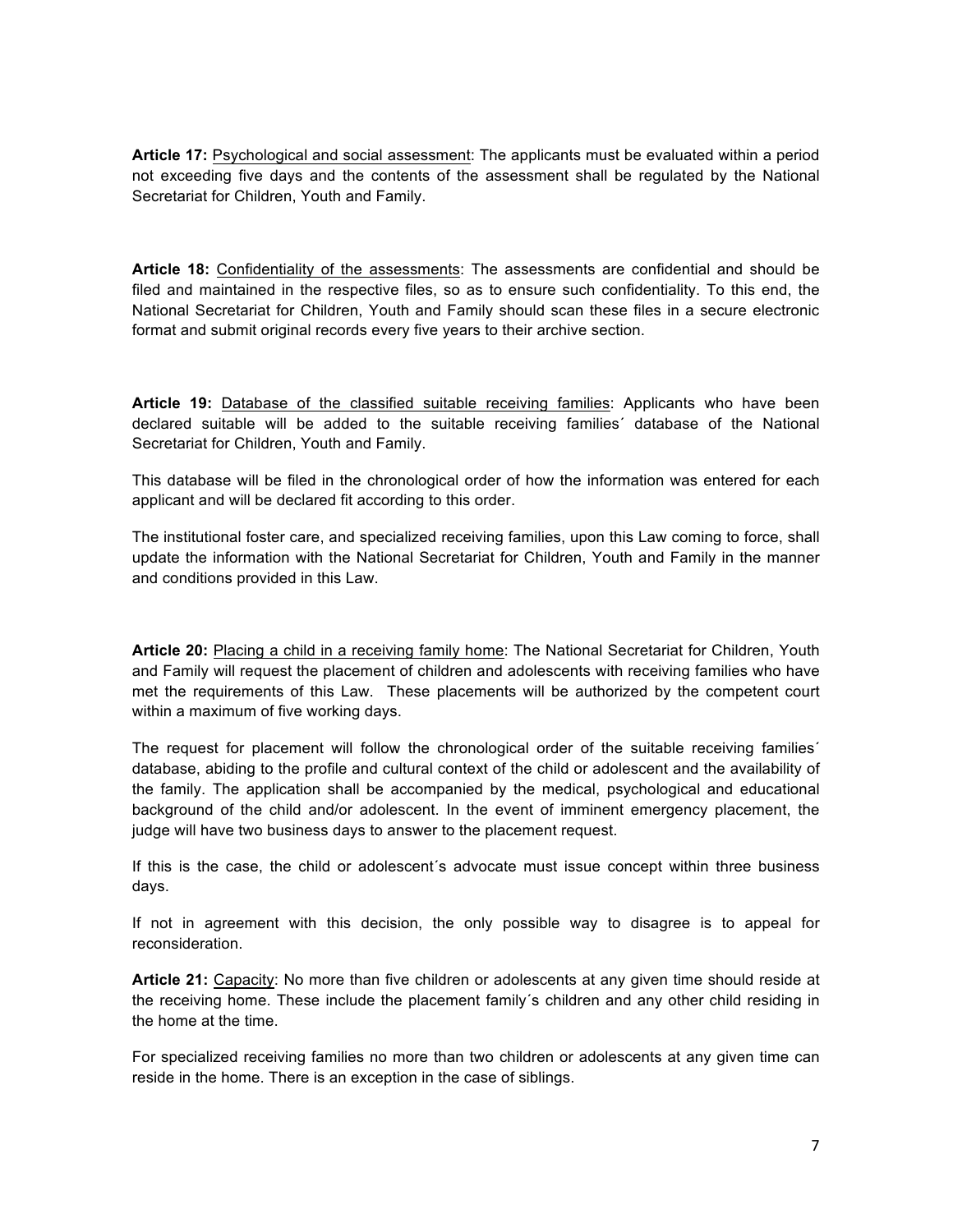**Article 22:** Responsibilities of receiving families: Receiving families will be required to provide children and adolescents under their care, all the care inherent to their special quality coupled with those usually provided by a good parent to its children. This care is considered minimal, and the Law may require special care depending on the conditions of each case.

The aforementioned care, include adequate medical, emotional and affective care, education, housing, clothing, right to leisure, the right to freedom of opinion and expression, and orientation according to their age and cultural context, as well as any other rights. Such care should be made in accordance with the provisions of the Convention on the Rights of the Child.

**Article 23:** Supervision: The National Secretariat for Children, Youth and Family receiving families should be monitored periodically to ensure the welfare of children and adolescents.

Social workers assigned by the National Secretariat for Children, Youth and Family will visit the receiving family at least once a month with the specific purpose of evaluating and ensuring compliance with the requirements under suitability. Monthly visits will be unannounced.

**Article 24:** Collaboration with NGOs: The National Secretariat for Children, Youth and Family is empowered to make and execute agreements with non-governmental organizations, in order to provide the authorized services on its behalf.

These NGOs will only be authorized to carry out the services contained in the partnership agreement.

The National Secretariat for Children, Youth and Family will be responsible for ensuring compliance with these agreements in the best interests of the child or adolescent.

The National Secretariat for Children, Youth and Family will regulate the content of the agreements.

## **Title IV Declaration of Adoptability and Adoption**

#### **Chapter I General Rules**

**Article 25**: Principles: Adoption is governed by the following principles:

- 1. It will be applied in the best interests of the adoptee, these being: respect for the rights and guarantees established in the Constitution of the Republic of Panama, on international instruments of promotion, protection and defense of human rights in force in the Republic of Panama and national laws preventing the abduction, sale and trafficking of children and adolescents.
- 2. Best interest of the child or adolescent, which aims, among others, is to ensure respect for the child or adolescent´s right to a family and family life.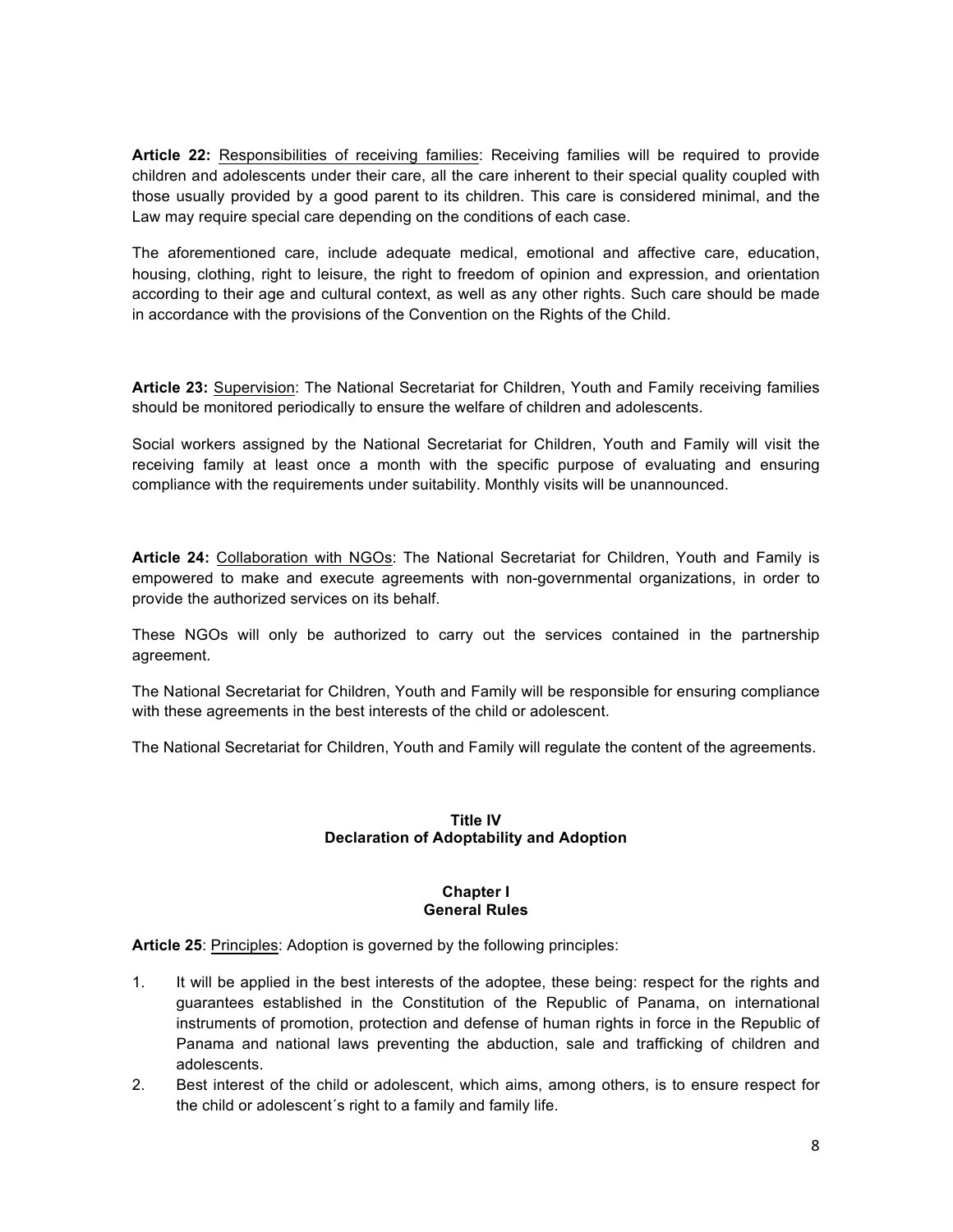- 3. It is the ultimate measure of protection applied for the restoration of the right of the child and adolescent´s family.
- 4. Primacy of national adoption over international adoption, which will only apply when national adoption is not possible, preferring Panamanian nationals over foreigners in international adoption applications, even if only one of the spouses or partners is a Panamanian.

**Article 26:** Interpretation: For the interpretation of the provisions of this Law, the following rules will be observed:

- 1. These are special rules, therefore, will be preferred above other rules regulating the same topic and other laws, unless those laws enshrine better benefits and greater protection.
- 2. If there is doubt on which law to apply, the one that is more favorable to the protection of the rights of the adopted person should be applied, regardless of the provisions in the preceding paragraph.
- 3. In case of minors, the Convention on Protection of Children and Cooperation in Respect of International Adoption will be applied in line with the Convention on the Rights of the Child, and other international where there is comprehensive protection to the children and adolescents, as well as the recommendations issued by the Committee on the Rights of the Child of the United Nations and the Permanent Bureau of the Hague Conference on Private International Law.

**Article 27:** Right to a family and to family life: The child or adolescent has the right to live, grow and be educated and cared for under the guidance and accountability of the nuclear biological family or consanguineous family.

The separation of a child or adolescent from a consanguineous family must be through court ruling. However, in situations of obvious danger during a legal holiday, the National Secretariat for Children, Youth and Family should take immediate action presented by appealable court ruling administrative decision and will order the necessary measures to ensure that the child or adolescent is removed immediately from the obvious danger and temporarily placed in a suitable placement home, preferably that of a blood relative. This measure will be effective immediately. This does not preclude competition to the judicial authority.

The administrative decision will be sent within a maximum of seventy-two hours or on the next business day to the appointed judicial authority for ratification, modification or addition of degree of consultation. This decision is appealable for reviewing purposes.

The measurement shall be for a period of six extendable months.

**Article 28:** The right to know their origins: Every child or adolescent has the right to know its origins. All information will be kept confidential in the Civil Registry as per this law. The adoptee, the mother and/or adoptive parent may have access to this information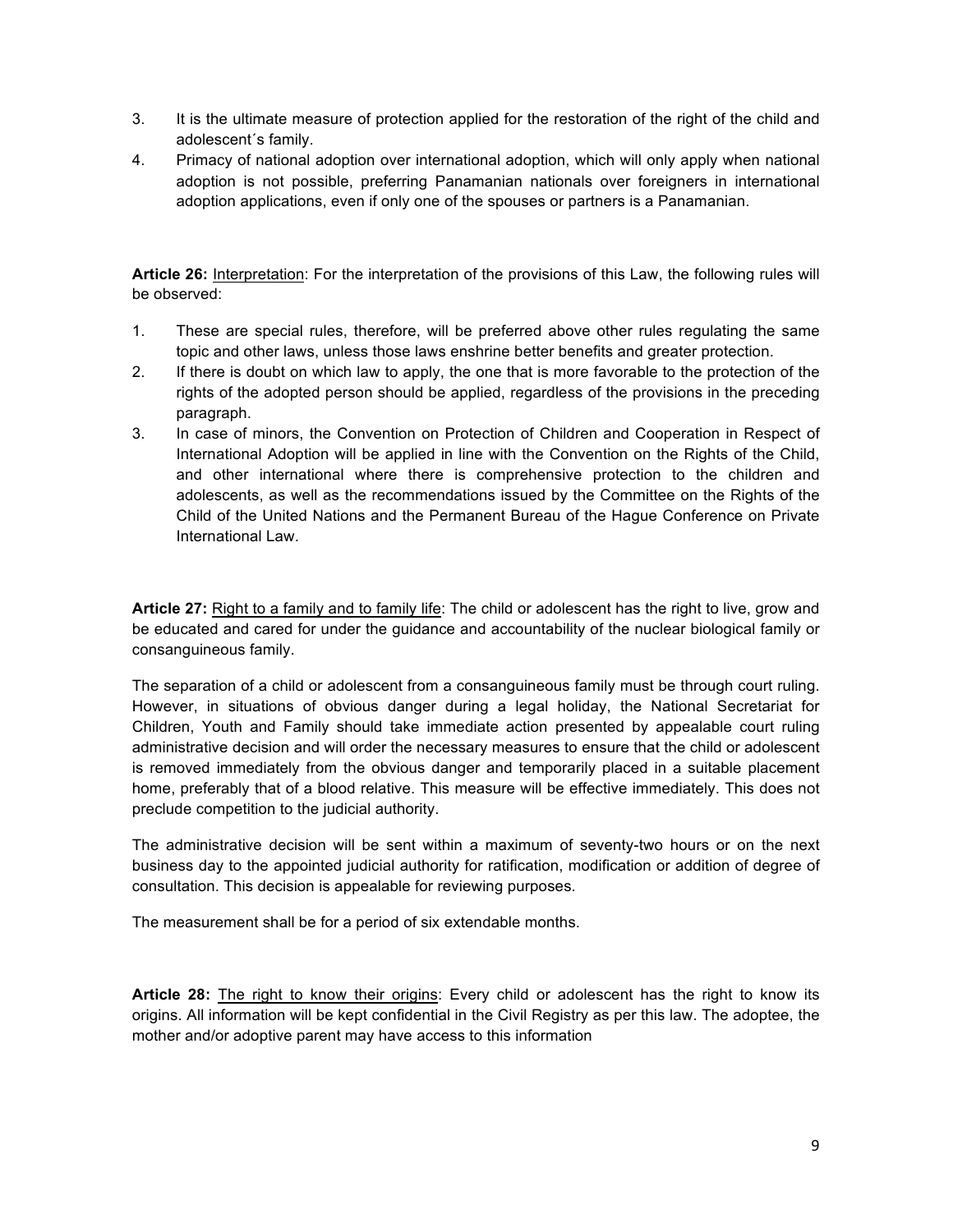## **Chapter II Investigative Administrative Process for the Request of Termination of Parental Rights**

**Article 29:** Procedure of declaration of adoptability: The directors of protection entities, public or private, engaged in providing temporary care service, health and hospital services or any other person or entity, are required to report to the National Secretariat for Children, Youth and Family about children or adolescents in alleged deprivation of the right to a family, within maximum twentyfour hours after knowing this information in order to adopt the necessary measures for the initiation of investigations of alternative placement within the biological family or the declaration of adoptability, with the exception of weekends, holidays, or if they are in remote locations; these exceptions will have an additional period of forty-eight hours or the next business day.

Upon receipt of such notification, the National Secretariat for Children, Youth and Family will have two days to start proceeding and search for the family tree at the Civil Registry. The Civil Registry, in turn, should provide the consanguineous family tree information within a maximum of ten working days. Once received, the National Secretariat for Children, Youth and Family has thirty calendar days to complete the investigation and prepare the written report. If during the investigation it is not possible to physically locate the whereabouts of the parents or blood relatives, or their whereabouts are unknown, this will be documented in the record. At the end of the period of thirty calendar days, the National Secretariat for Children, Youth and Family will have three days to prepare a detailed ruling as a declared state of adoptability.

**Article 30:** Foundling children: In cases of children of unknown parents, the National Secretariat for Children, Youth and Family has sixty calendar days to open the record, investigate and prepare the statement request on foundlings, transferring it to the appointed authority, and if accepted, to order registration and the declaration of state of adoptability and will validate copies for the Public prosecutors, who will send official instructions.

**Article 31:** Voluntary manifestation in the placement of children and adolescents in adoption: The parent who wishes that its child be placed for adoption, including emancipated minor mother, shall communicate its decision to the National Office for Children, Youth and Family and undergo an orientation program whose goal is to provide professional and individual advice and information on the principles, rights and the consequences of adoption. Refusing or failing to attend the program will be considered as an indication to the National Secretariat for Children, Youth and Family of the lack of interest from the biological parents to maintain custody of their child.

If after a period of fifteen calendar days after undergoing the orientation program, the parents still decide to give their child up for adoption, the National Secretariat for Children, Youth and Family shall forward them to the appointed judge to rule in respect of the prohibition in the exercise of parental authority, who will certify the authenticated copy of the declaration before the National Secretariat for Children, Youth and Family to start investigating the biological family.

**Article 32:** Effect of the act of giving away a child: The act of giving away a child or adolescent will be grave and serious indication for future permanent loss of custody or parental relationship.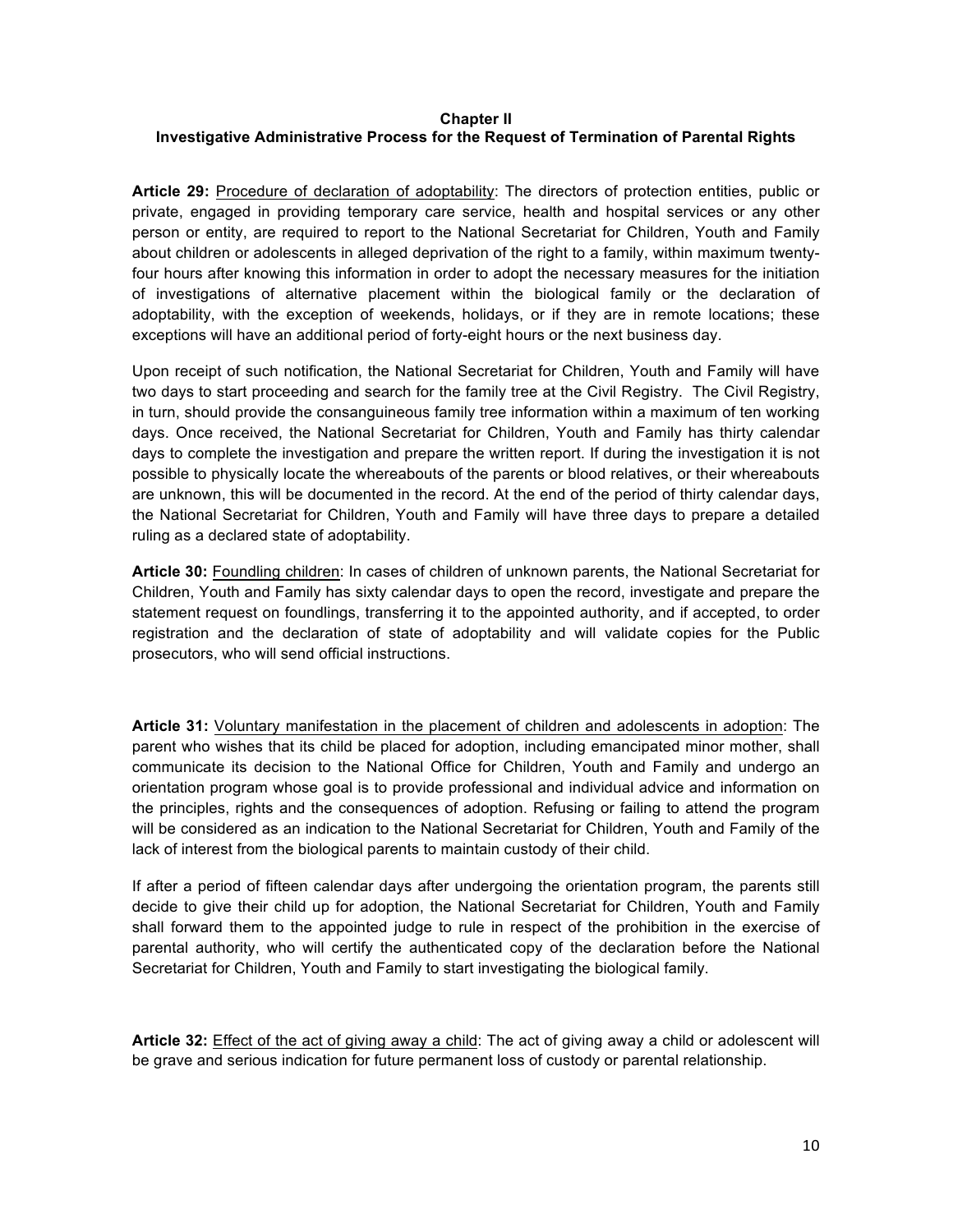The certified record of having given away a child issued by the National Secretariat for Children, Youth and Family constitute documentary evidence for the process of termination of parental rights in compliance with the requirements of the documentary evidence established in the Judicial Code.

**Article 33:** Beginning of an investigation of the consanguineous family during pregnancy: A mother may express her decision to give up her born child for adoption by contacting the National Secretariat for Children, Youth and Family, which will undergo an orientation program whose goal is to provide professional and individual advice and information on the principles, rights and the consequences of the adoption, and after complying with Article 31, an investigation will be started on the biological family before birth of the child, including cases of rape or incest victims.

The birth mother may abandon the decision of giving away the child within sixty days after the birth of the child.

**Article 34:** Alternatives within the biological family: The National Secretariat for Children, Youth and Family shall coordinate the search of an alternative family for the child or adolescent in alleged state of deprivation of the right to a family, investigating blood relatives to determine who wants custody and if the family is suitable to care for the child or adolescent. In doing so, it will obtain scientific advice from the Institute of Legal Medicine and Forensic Sciences for DNA forensic evidence confirming family relationship, as well as to carry out all scientific expertise that are required; the reports from the experts will be forwarded to the National Secretariat for Children, Youth and Family after having sent an application request.

**Article 35:** Investigation of the consanguineous family: The National Secretariat for Children, Youth and Family will use an investigation format as standard protocol for investigations of the biological family.

If during the investigation the consaguineous family expresses its intention to take or not take custody, then it must signed in the investigation format.

If through the investigation it is found that the family lacks resources needed to guarantee adequate living standards and/or to improve their conditions in ensuring the development and protection of the child or adolescent, the National Secretariat for Children, Youth and Family will work on joining the family in strengthening programs.

Relatives within the third degree of consanguinity will be considered if they demonstrate the interest to take custody.

**Article 36:** Lack of resources: The lack of material resources from the mother, the father and its biological family is not a cause for declaring the separation of the child or adolescent or to decree the declaration of adoptability or legal tutelage.

If during a psychosocial assessment of the mother, father and the biological family of the child or adolescent is found that they lack the necessary resources to ensure adequate living standards and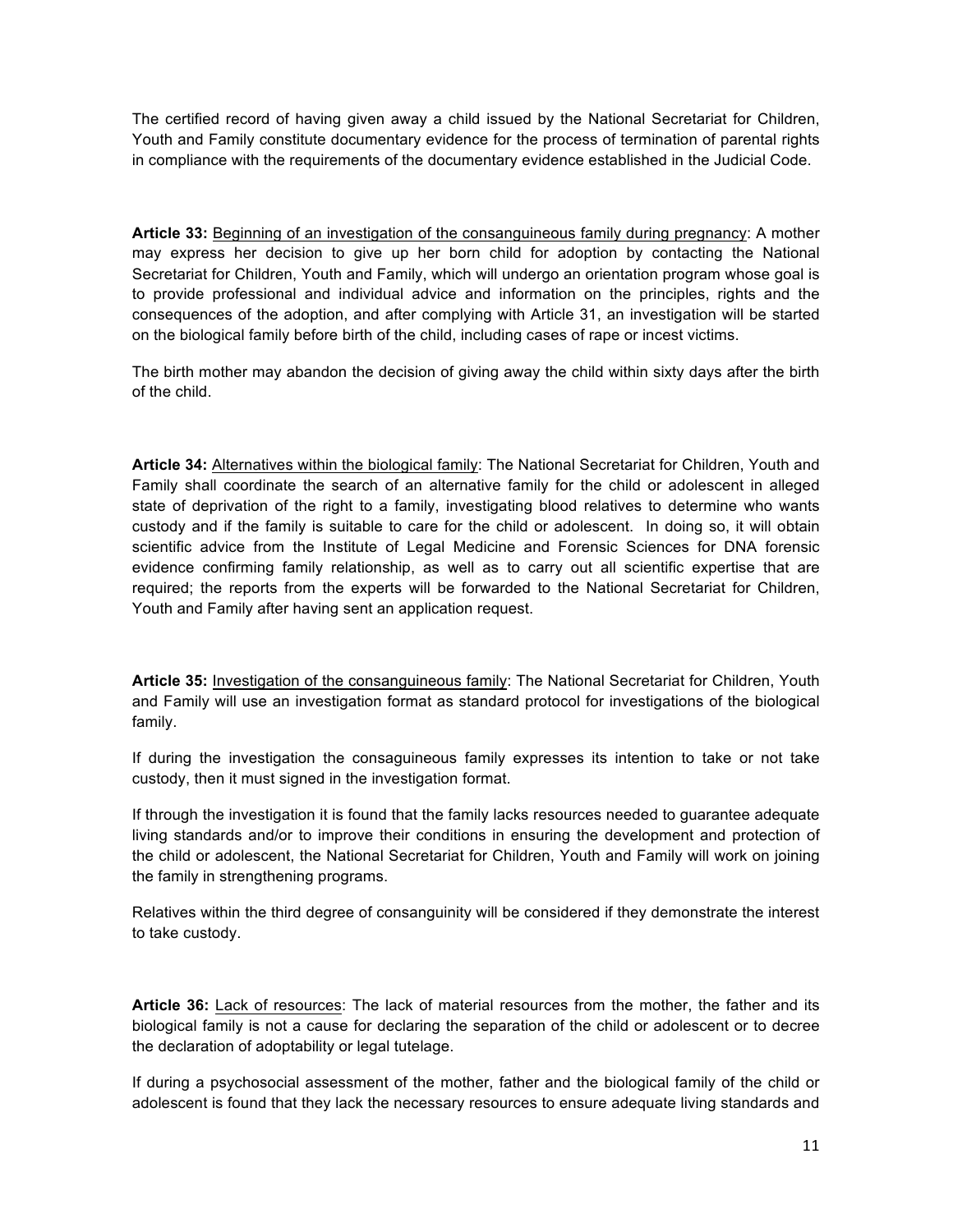they show evidence of their intention on working for this, the National Secretariat for Children, Youth and Family will work with the family to join in strengthening programs and will evaluate its results, in order to determine if they have improved the conditions to ensure the development and protection of the child or adolescent.

For such purposes a period of up to sixty calendar days will be granted from the moment that they start getting help and are also subject of the research process.

However, if there is no interest in accepting the before mentioned assistance, it shall be deemed to apply for declaration of adoptability or loss of legal tutelage.

## **Chapter III Procedure for Termination of Parental Rights**

**Article 37:** Beginning of the termination of parental authority process: In the cases provided for in this Law, when the National Secretariat for Children, Youth and Family presents a detailed request for permanent termination of parental authority to the competent judge, it will be admitted by order within two business days after receipt of application.

This same order shall establish the hearing date, which shall be held within twenty-five working days following the submission of the application, and the competent judge shall order the practice of informal evidence he/she considers fit. Such order shall be served personally, each party will count with three business days to adduce evidence and object on those that have been presented except in cases of unknown whereabouts of one or more of the parties; if this is the case, then a writ of summon will be published for three days in a local newspaper and this will be charged to the applicant and, if the defendants are not in the country, it should be published for three days in a local newspaper and for ten days in the courtroom.

**Article 38:** Hearing for permanent termination of parental authority: The public prosecutors, the child or adolescent´s public defender, and parents must come to the hearing, if these are the ones who are applying for the permanent termination of parental authority.

The National Secretariat for Children, Youth and Family will attend the hearing in cases deemed necessary; institutional foster care may be heard.

The court will rule on the admissibility of evidence and their respective practices and will listen to the child or adolescent, taking into account their age and mental maturity.

The hearing will be held with those present and on the appointed date; this cannot be postponed under any circumstances. The public prosecutors and the child´s advocate must provide its opinion during the hearing.

**Article 39:** Advocate for the absentee: The Fourth Chamber of General Affairs of the Supreme Court will issue an annual list of legal professionals who can serve as an advocate for the absentee.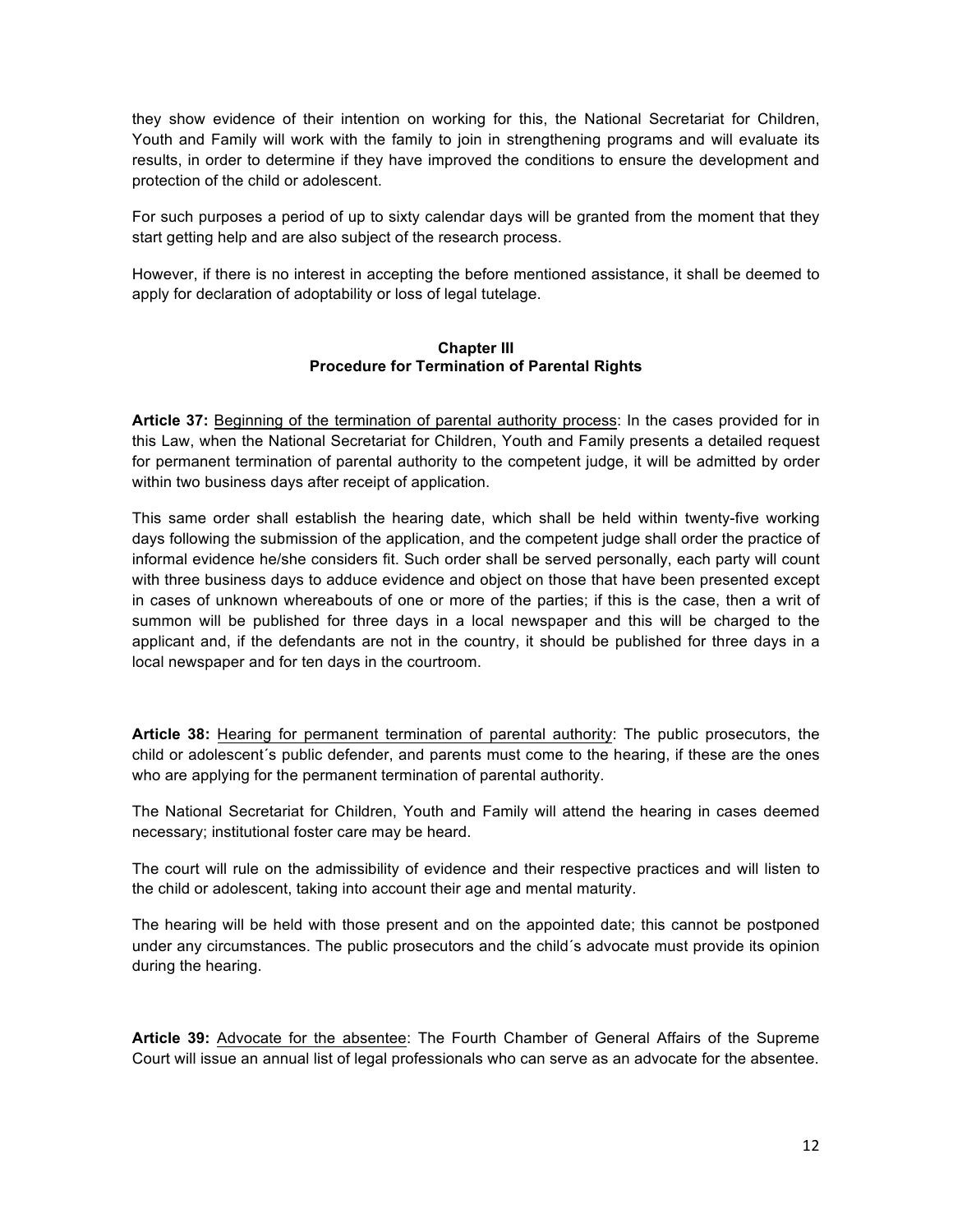The Competent judge will assign an advocate for the absentee from this list and the person will assume the representation of the absentee during the hearing of termination of parental authority. The fee for this process will not be more than one hundred dollars (\$100.00), which shall be deposited following the procedures established by the Judiciary; the National Secretariat for Children, Youth and Family shall submit a copy of such deposit slip.

**Article 40:** Public defender of the child or adolescent: The Judiciary should allocate resources for the appointment of public defenders for the child or adolescent for each nationwide child and adolescent courtroom when this Act comes into force, requesting the special funds it considers appropriate.

**Article 41:** Judge´s Decision: The judge will rule on the request for permanent loss of parental authority during the hearing, granting it or denying it and/or based on the extent of restoration of the right to a family; this will be notified to everyone who had been summoned for arraignment to the hearing.

### **Chapter IV Procedure for Termination of Parental Rights**

**Article 42:** Appeal: The end decision made by the Competent judge may be appealed before the Court of Children and Adolescents. All other decisions made by the Competent judge are subject to be reconsidered.

**Article 43:** Presenting the appeal: The party who feels affected by the end decision at the preliminary hearing may appeal by presenting a notification and by presenting facts and the appeal within three working days of being notified of the end decision. The opposite party shall have the same amount of time to appeal, a term that will run from the date the appeal is presented.

Once presented, and without any ruling, the preliminary hearing judge must submit the appeal to the High Court for Children and Adolescents. Once the final judge has been presented with the case, it will proceed to correct procedural defects, and, if it is admitted, it shall refer it to the Attorney General who will decide in a period not exceeding three business days of receipt of the dossier. In the event that the Attorney General does not decide within the established time, then the case must be referred to the High Court to be resolved.

The final judge will have a term of five working days to work on the project and pass it on to the rest of the judges, who, in turn, will have a term of not more than three days to read it. If during the second reading there is an observation to be made, this needs to be done in a term of two days for each judge.

In the Collegiate High Court, the final judge will have an extension of the period established above when there is a voluminous file, following the terms of the Judicial Code.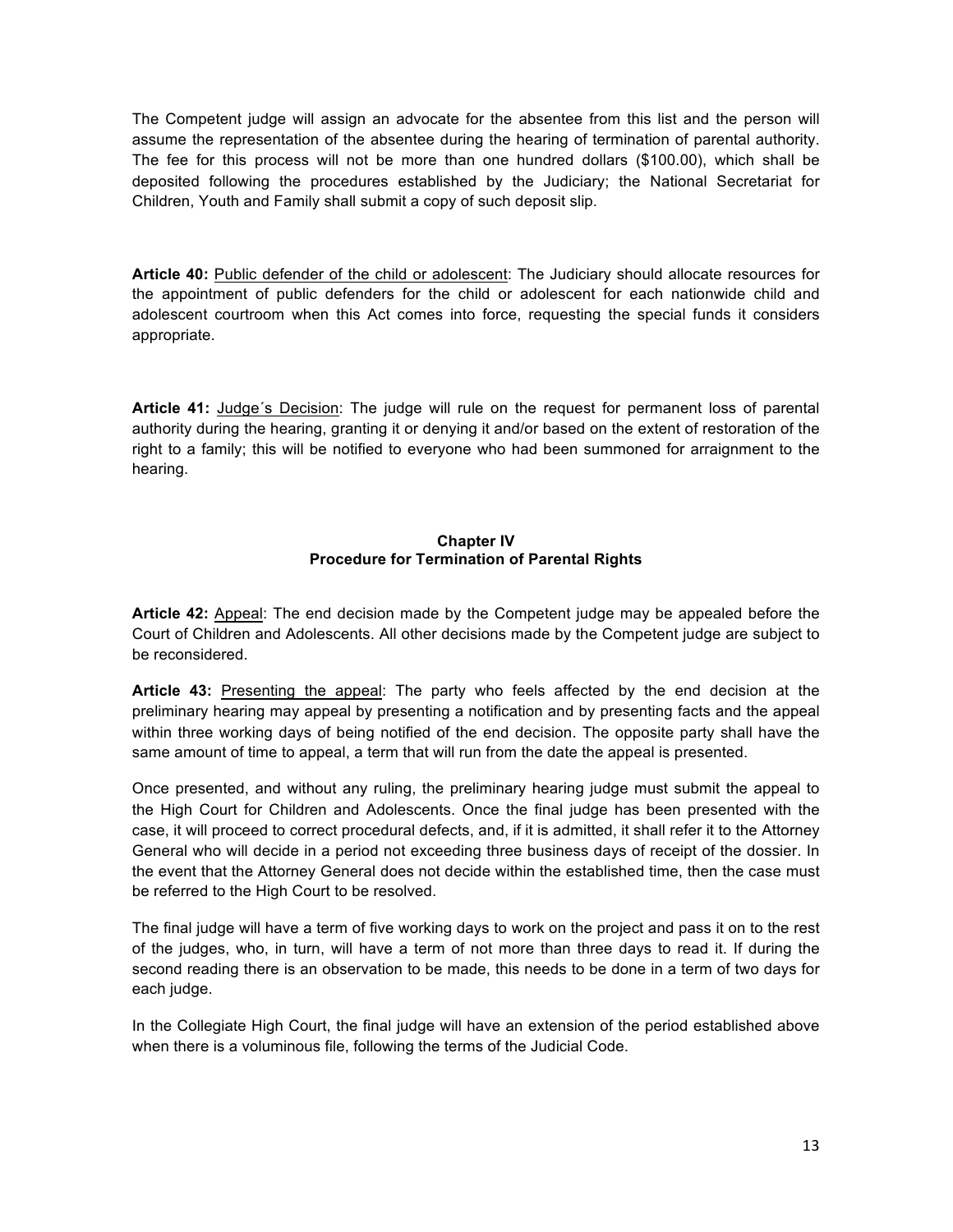**Article 44:** Effects of the appeal: The appeal filed in a process of permanent termination of parental rights will be granted with a suspension effect, referring it to the High Court within the following forty-eight hours after having been presented, maintaining the protection measures, and this appeal stage will not, in any case, last more than forty-five working days from its commencement to the final resolution of the second instance.

The Prosecutor's office will have a term of five days to issue concept, counted from the date that the file was received.

## **Chapter V Adoption**

**Article 45:** Types of adoption: Adoption can be:

1. *National*: When the people are Panamanian with habitual residence in the national territory, or foreigners with more than two years residing in the country with permanent resident visa.

In the case of nationals who have children who have lived in the home of the person or applicant family for more than a year, it will be given a term of eighteen months from the date of entry into force of this Law to submit an application to legalize their adoption.

- 2. *International*: When the applicants, Panamanians or foreigners, have their habitual residence in a country other than the adopted child or adolescent and especially when the child or adolescent habitually resides in a country and is going to be moved to another country after its adoption, or an adoption in another country.
- 3. *Son or daughter of the spouse*: When the spouse or common-law partner present an application after enjoying family life for a minimum period of two years in the case of marriages or at least five years in the case of the union, in fact proven by common means of evidence. If any of the parties dies during the process, the process initiated by legal ward can be continued for the benefit of the child or adolescent. In order to present the application for the adoption of a child of the spouse or common-law partner, a definitive termination of parental rights of the biological parent must be filed first.

**Article 46:** Prohibitions: The following is prohibited:

- 1. The adoption of a child to be born.
- 2. The adoption of a child of the non-emancipated teenage mother unless she has family support within the second degree of consanguinity.
- 3. For a mother or biological father who directly and voluntarily give up a child or adolescent to the supposedly adoptive parent.
- 4. A mother and biological father or legal ward of the child or adolescent who have expressly adopted the child, except in the case of a child of the spouse, partner or common-law consanguineous family.
- 5. The adoption by the spouse or common-law partner without the consent of the other.
- 6. For an adoptive mother and father to dispose of the organs and tissues of the adopted person for illicit purposes.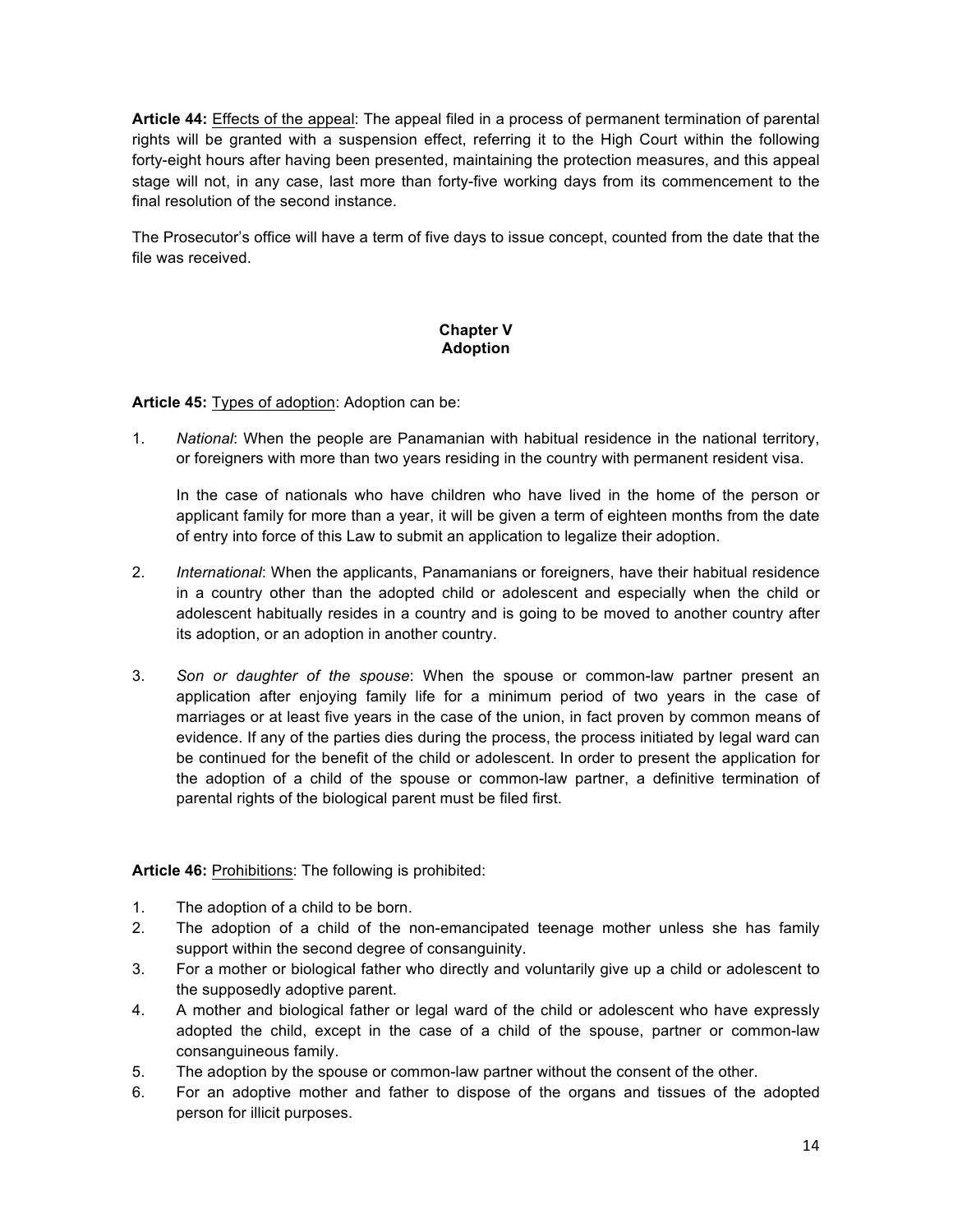- 7. For the applicants involved in the adoption process to have any type of relationship with public or private entities engaged in the temporary care and foreign accredited institutions engaged in the care of children and adolescents declared in state of adoptability.
- 8. For potential adoptive mothers or fathers to have any contact with mothers or biological parents of the child or adolescent or any person who may influence the consent of the person, authority or entity involved in the adoption process. Exceptions are cases where the adoptive parents are biological family or biological family.
- 9. The direct or indirect improper obtainment of benefits, or of any type of material benefits by the biological and extended family or any person as well as by public or private entities and authorities involved in the adoption process.

If the prohibitions mentioned before have been found, the case will immediately be suspended, the adoption will not permitted and certified copies will be sent to the Attorney General without prejudice to the corresponding annulments.

### **Chapter VI Adoptee and Adopter**

## **Section 1 Adoptee**

**Article 47:** Adoptee: A person under eighteen can be adopted when the judge declares the state of adoptability and determines to reestablish the right to a family through adoption.

**Article 48:** Respect for the views of the child or adolescent: The child or adolescent shall be heard during the adoption process and may express their views, which will be assessed according to their degree of maturity and will be recorded in the hearing.

**Article 49:** Adoption of siblings: It will ensure that the brothers likely to be adopted shall not be separated before or during the adoption process and that are adopted by the same family.

Whenever all the possibilities for joint adoption of the brothers have been exhausted and on the basis of the principle of respect for the rights and guarantees of the child or adolescent, the National Secretariat for Children, Youth and Family must request adoptions separately, preferably national, in which case the adopting people will be required to maintain communication between the brothers, if it is in the best interest of the child or adolescent.

**Article 50:** Adoption of indigenous children and adolescents or other ethnicities: For the adoption of indigenous children or adolescents and other ethnic groups, preference will be given to the request of the adoptive parents of their own ethnicity, as long as they meet the requirements of this Law.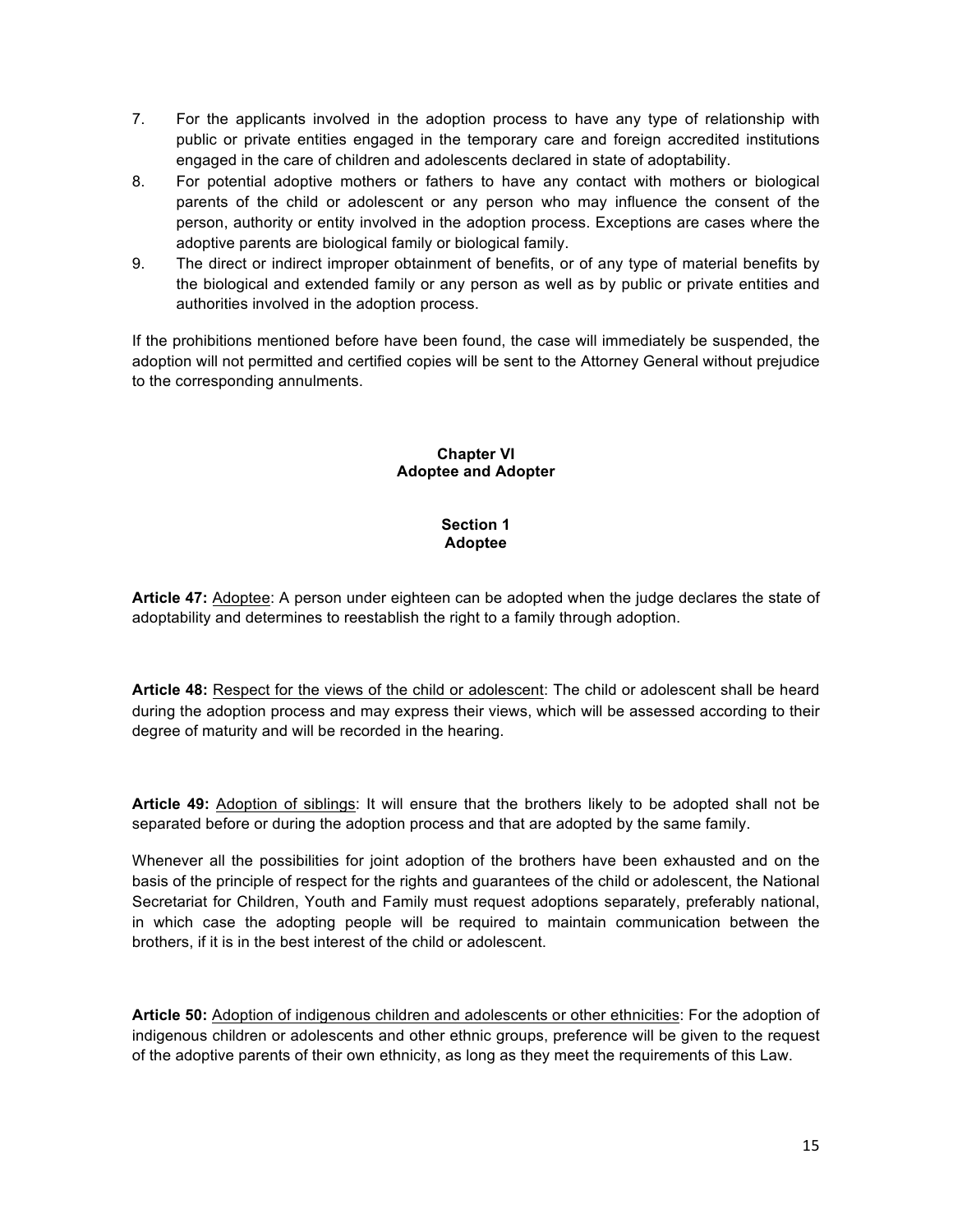### **Section 2 Individual Adopter**

### **Article** 51: Adopter: An adopter can be:

- 1. A person of legal age able and in full exercise of civil and political rights.
- 2. A man and woman united in marriage for a minimum period of two years or common-law partners, as established in the Constitution of the Republic of Panama as long as both consent.

If a minor is being adopted, in addition to the above requirements, the adopter must be domiciled in the Republic of Panama or in one of the States which has signed and ratified the Hague Convention on the Protection of Children and Cooperation with Respect to International Adoption, or that has signed and ratified the official adoption agreement with the Panamanian state.

**Article 52:** Conditions for adoption: Adopters must have proven affective, social, moral, and physical and psychological health and have the necessary resources to ensure that the adoptee receives its basic needs.

The person must be qualified to responsibly assume the role as parents with the rights and obligations it generates. They must not have a criminal record.

If the adopter is a biological family member who is not forbidden to adopt under this Law and who lacks the necessary resources to ensure the basic needs of the adoptee, it should be incorporated into the family strengthening programs referred to in Article 14.

If the adopter has descendants, that is not an impediment for adoption.

**Article 53:** Obligation of the person with an interest in adopting: People interested in adopting are required to complete the paperwork and approve the courses required by the Law to obtain suitability as adopters.

Those found suitable for adoption have shown interest and are required to give full cooperation to the authorities in order to evaluate the integration of the child or adolescent to the adoptive family.

After the adoption has been decreed, the adoptive parents agree to inform the child of its status as an adopted child before the child is seven years old, if that child has the ability to understand, if not, then it has to be informed before the prepubescent. Such information shall be determined as per the orientation parameters that were taught by the authorized parties involved.

**Article 54:** Limitations to adoption: There are limitations to adoption:

1. A person cannot adopt within the straight line or relationship or be a sibling of the person to be adopted.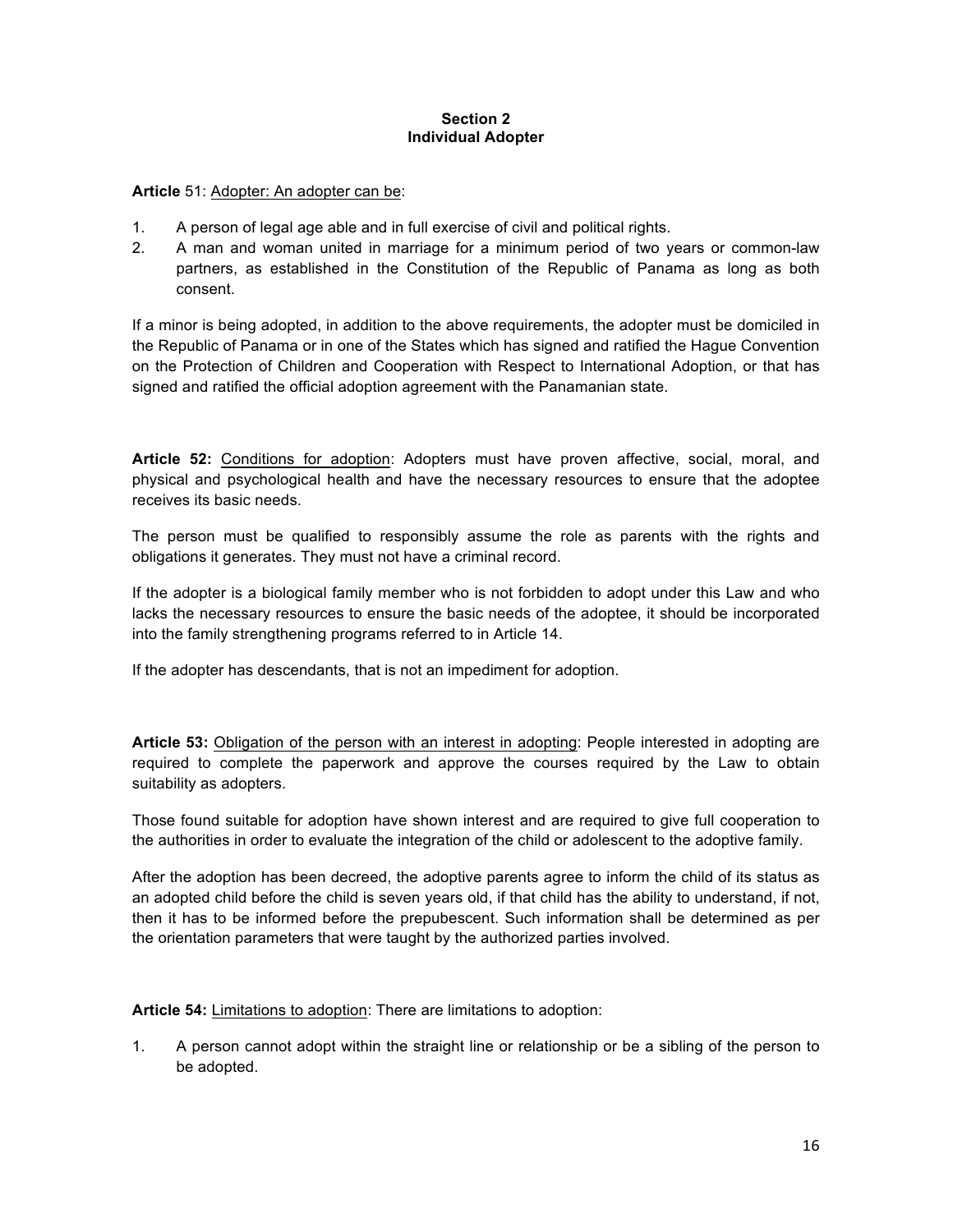- 2. Among the adopter and the adoptee there must be an age difference of not less than eighteen years and not more than forty-five years. In the case of joint adoptions, the age difference will apply to the spouse or partner who is younger.
- 3. If when adopting the child of the spouse or common-law partner, the age difference between the adopter and the adoptee must be at least ten years.

These age limits do not apply to cases of adoptions among relatives, except as provided in paragraph 1.

**Article 55:** Joint and individual adoption: Adoption may be made jointly or individually. A joint adoption is when the applicants are spouses or common-law partners and of opposite gender. If one spouse or common-law partner withdraws before the adoption is settled, then the process will continue with the spouse that is interested.

If the couple separates, divorces or do not live together, the adoption process can continue jointly, if both parties express their desire to do so; it can also become an individual adoption process if only one of the two wants to continue the process, as long as it is not the guilty spouse and if the expertise of the interdisciplinary teams determines there is no serious diseases that can affect the children and adolescents.

Single people may adopt if it is in the best interests of the child or adolescent as defined by this Act, in which case the decision will be made based on individual adoption.

**Article 56:** Adoption by the legal ward: The legal ward can adopt the protégé after legally removing his position and the courts have approved the accounts of his administration, except as provided in paragraph 1 of Article 54.

In the case of a testamentary legal ward, if the appointment had been made prior to the adoption, the person will remain in charge of the administration of the property, except if the person must be removed from the legal guardianship on legal grounds. When such appointment is made subsequent to the adoption in probate testamentary proceeding, the judge shall decide if the person can keep testamentary legal ward on the administration of property or if the property should be administrated by the adoptive parent, in which case a formal legal inventory will be done and duly notarized.

In this case, the requirement included in this article for the legal ward is extended to the foster home and to that which has custody and parenting, with the limitation described in Article 54.

**Article 57:** Property belonging to the adopted child: In the event that the person sought to be adopted has property that is under the responsibility or custody of another person, the adoption cannot take place without involving solemn duly registered legal inventory of goods in favor of the adopted person to satisfaction of the Competent adoption judge.

The administration of property, at the discretion of the judge and in the best interest of the adoptee, may be administered by the adopter or it could stay under the administration of one who had it so far.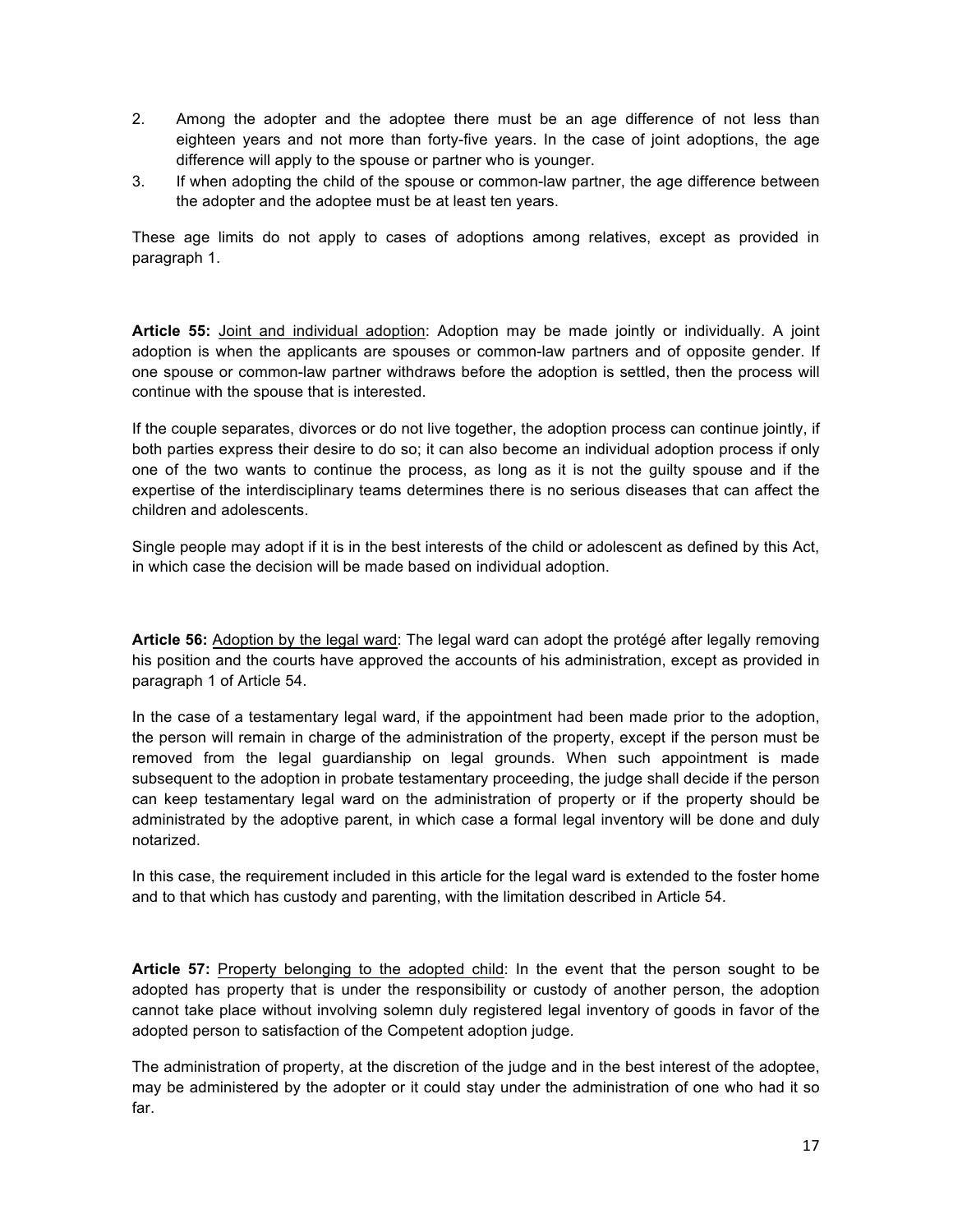**Article 58:** Death of one of the adopters: When one of the adoptive parents dies during the adoption process, the process initiated by both can be continued to completion, as long as the expertise of the interdisciplinary teams determines there are no serious pathologies that can affect children and adolescents.

## **Chapter VII Effects of the Adoption**

**Article 59:** Kinship due to adoption: Adoption creates kinship between the adopter and the adoptee, just as that between the parent and the biological children; a bond which brings forth the same rights and duties of kinship by blood.

All rights, attributes, duties, responsibilities, prohibitions, disqualifications and impediments created because of parental relationship or parental rights are established between the adopter and the adoptee in the case of minors.

This legal relationship is extended to the descendants of the adoptee and the adopting family.

The legal family relationship created due to adoption is final, indivisible, inalienable and irrevocable. The death of the adoptive parent or parents does not restore parental rights or parental relationship with the biological mother or father of the adoptee.

**Article 60:** Termination of the legal family kinship: The adoption extinguishes the relationship between the adoptee and the nucleus biological family members or consanguineous family.

However, the matrimonial impediments of the adoptee will still remain because of blood kinship relations, and other rights and prohibitions established in this Law.

**Article 61:** Name and Surname: The adoptee takes the surname of its adopter or adopters.

In relation to the adopted name, the trial judge shall, at the request of the party, decide and justify whether if the change is justified or not, according to the rights and guarantees of the child or adolescent.

**Article 62:** Retroactive effect: For immigration purposes, once the adoption has been decreed, this is retroactive to the date of the resolution granting the pre-adoption placement.

If the spouse or common-law partner adopts of if it is an adoption of children of foster parents, this will be retroactive to the filing of the petition for adoption.

**Article 63:** Adoption granted abroad: When the adoption is granted abroad, the duties and rights of the adopter and the adoptee with each other shall be governed by the Law of the domicile of the adoptee at the time of the adoption; when this would have been granted in another state, provided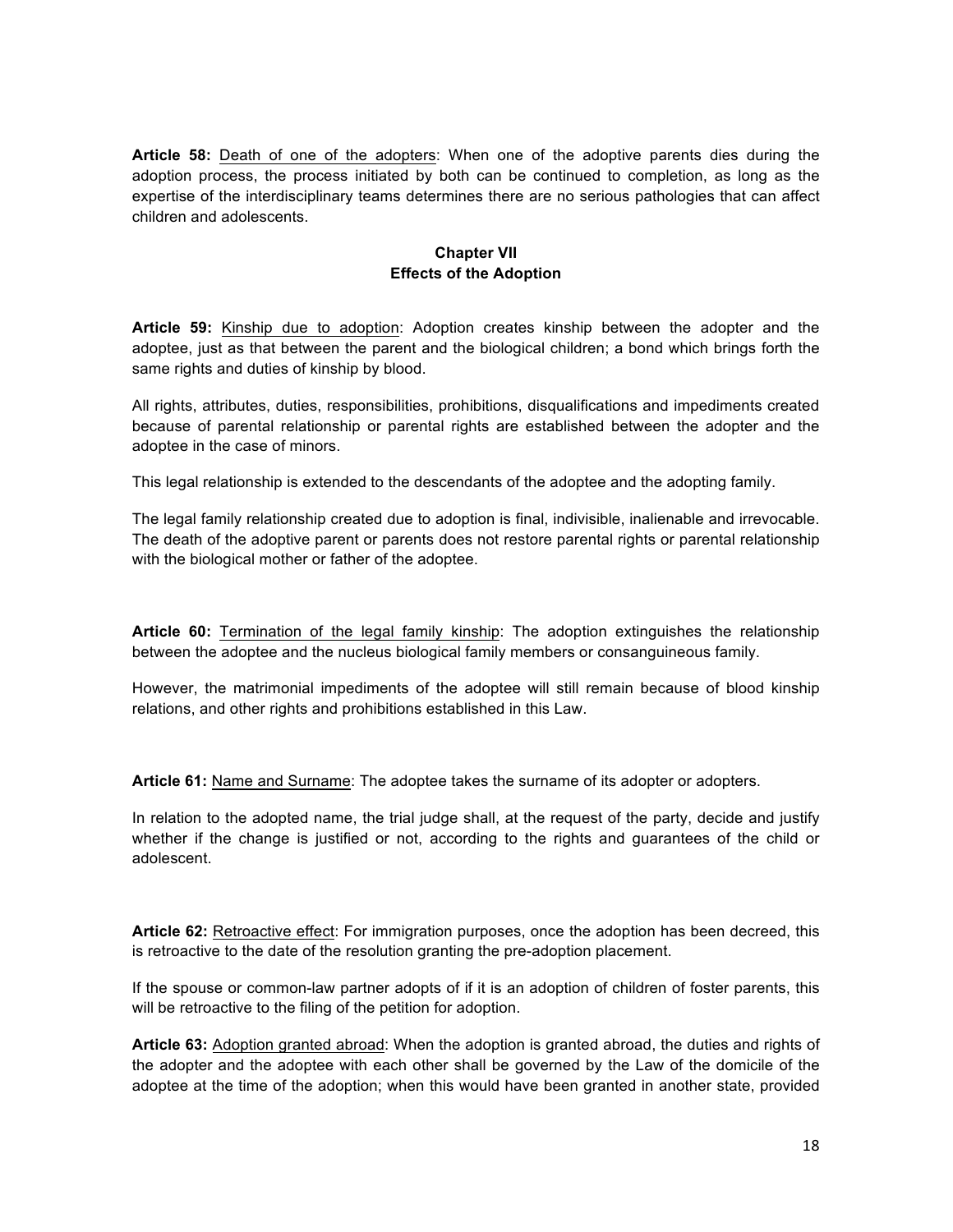its compliance with what has been established in Article 7 of the Family Code and the Convention on the Protection of Children and Cooperation with Respect to International Adoption.

**Article 64:** Extraterritoriality: Panamanian children or adolescents whose adoptive parents are citizens of another State shall enjoy all inherent rights, product of its nationality and the Panamanian State, and the Panamanian state must provide protection and assistance in accordance with this Law and other laws. The Consular Corps of the Republic of Panama shall coordinate with the National Office for Children, Youth and Family, after having had communication with the Ministry of Foreign Affairs, in checking on the Panamanian children and adolescents<sup>®</sup> situation abroad. If a child or adolescent abroad is in any special difficult circumstance, it is the duty of the Panamanian diplomatic Corps to ensure its protection under the coordination and supervision of the National Secretariat for Children, Youth and Family and/or the Ministry of Foreign Affairs.

**Article 65:** Nationality of the child adopted abroad: The nationality of children and adolescents born abroad and adopted by Panamanian people shall be governed by the provisions of the Constitution of the Republic of Panama.

## **Chapter VIII License for Adoption**

**Article 66:** Entitlement to a leave of absence: In a single or joint adoption, the adoptive mother is entitled to 4-weeks paid leave of absence for adoption, counted from the date of notification of the decision to grant pre-adoption placement, to facilitate insertion of the child or adolescent to the family dynamics.

The adoptive father in individual adoption will be eligible to two weeks, which will be deducted from his vacation time.

**Article 67:** Rules in obtaining a leave of absence: The leave of absence set forth in the preceding Article shall be as regulated according to the rules of the Social Security institution in relation to maternity allowance, provided the legal term has been met.

**Article 68:** Notice: The National Secretariat for Children, Youth and Family when decreeing preadoption placement, will notify the appropriate authorities so that the paid leave of absence process will take place.

## **Chapter IX Nullity**

**Article 69:** Legitimacy and grounds for revocation: The annulment of the decision will be done by the competent court at the request of the adoptee, the prosecutor or the public children defender,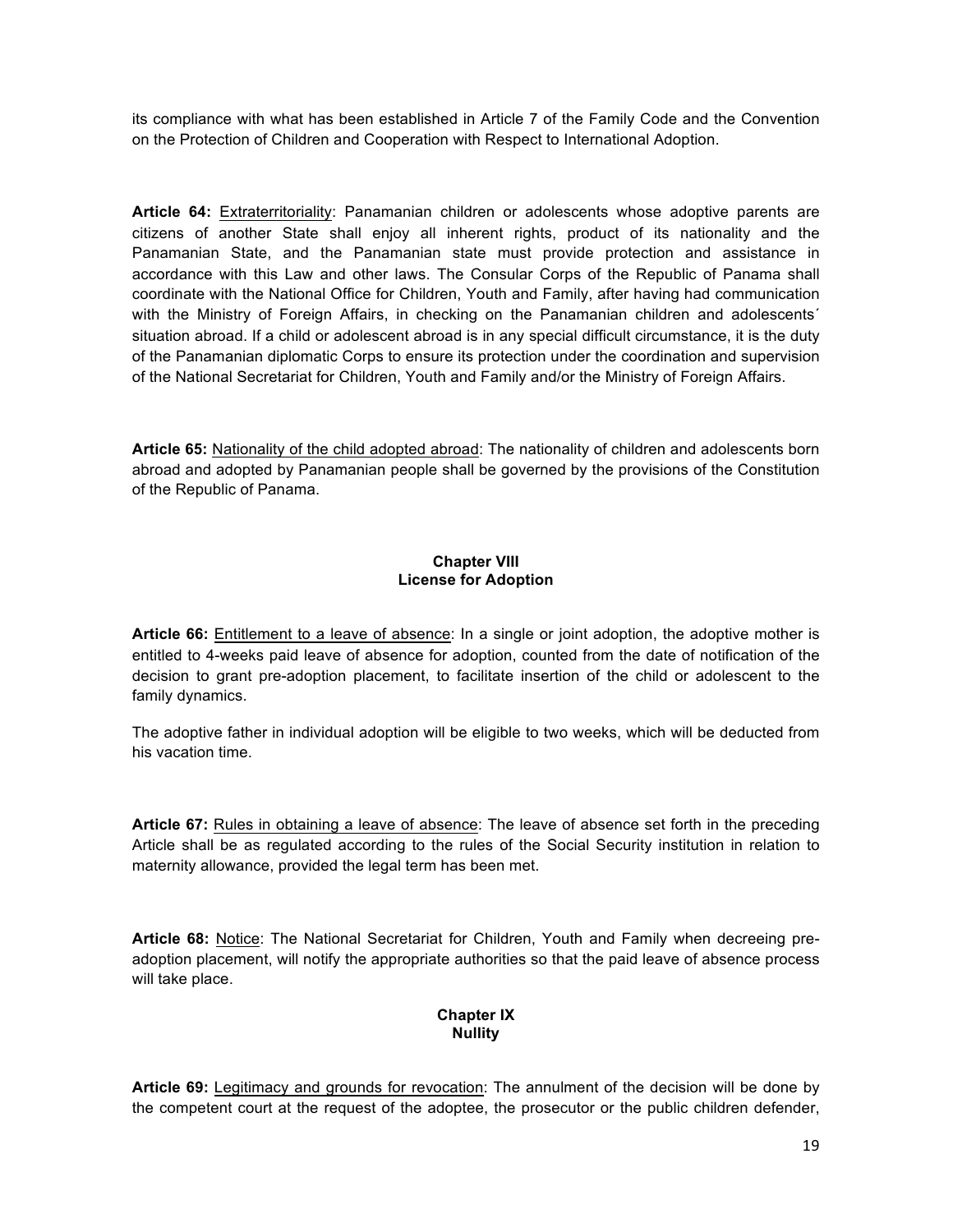when it has been enacted that there have been serious violation or non-observance of substantive and procedural rules.

The invalidity action requested by the mother or biological father only comes to effect when the process of permanent termination of parental authority has been previously declared invalid due to violation of substantive and procedural guarantees.

**Article 70:** Statue of limitation: An action for annulment of adoption shall lapse in two years from the date of the registration in the Registry, or after the declaration of permanent termination of parental rights has been cancelled, except for the absolute nullity and when is requested by the adoptee.

## **Chapter X Adoption Procedure**

**Article 71**: Constitution of adoption: Adoption filiations is established by court order issued by the personal appearance of the concerned parties, of the public prosecutors, the children and adolescents´ advocates, the National Secretariat for Children, Youth and Family and the legal representative of the foster care institution where the adopted child or adolescent is living when requested by the parties.

The constitution of the adoption proceeds only where the conditions and procedures required by law are in effect, and there are good reasons and advantages for the adoptee.

**Article 72:** Adoption procedure: The adoption procedure is the set of actions aimed at restoring the right of the child or teenager in having a family, which comprises the following steps:

- 1. Pre-adoption assessment
- 2. Pre-adoption assignment
- 3. Pre-adoption placement
- 4. Constitution of adoption
- 5. Monitoring post-adoption

**Article 73:** Starting the adoption process: The procedure of adoption of a child or adolescent begins when the National Secretariat for Children, Youth and Family receives from the Competent Court the decree of permanent termination of parental rights of the biological parents, or when there is an absence of alternatives within the consanguineous family, and there is an order for the child or adolescent to return the legal right to a family through adoption and subsequent registration in the National Registry of Children and Adolescents in State of Adoptability.

With respect to adoptive applicants, the process begins when the National Secretariat for Children, Youth and Family receives the application with the required documentation attached.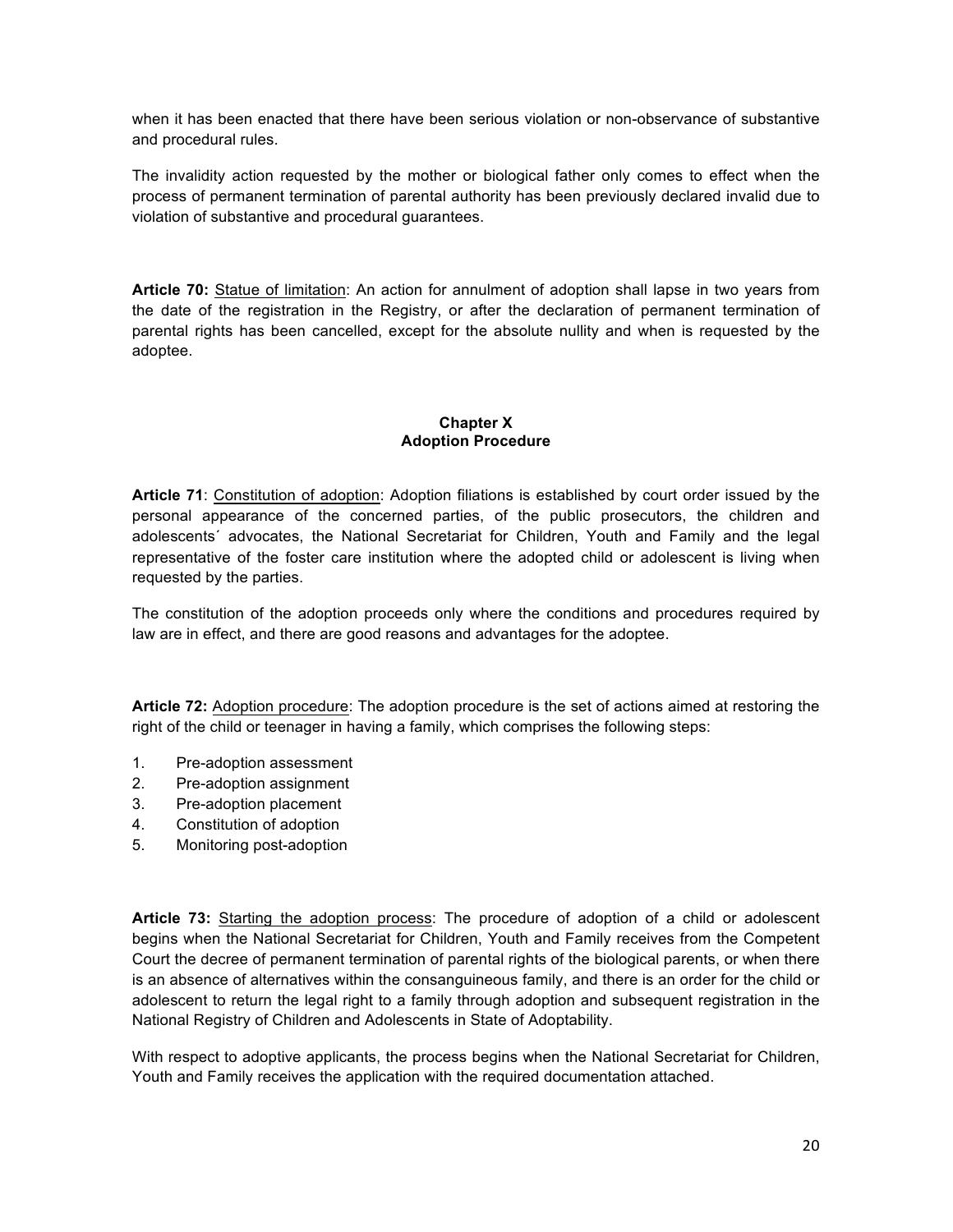**Article 74:** Individual or joint request: The adoption application must be filed jointly or individually through a legal representative or directly by the party to the National Secretariat for Children, Youth and Family.

However, the appointment of a legal representative will be compulsory in the pre-adoption allocation stage.

When the adoptive applicants are spouses or common-law partners, the application shall be made jointly. When the applicant is single, the application shall be made on an individual basis, also taking into consideration the prohibitions laid down in Article 46.

**Article 75:** Documentation required for National adoption: National applicants interested in adopting must submit the following documents with the application:

- 1. Birth Certificate of the person or persons interested in adopting.
- 2. Marriage certificate or proof of common-law union, if any.
- 3. Proof of labor or last two tax returns, if self-employed, and bank reference letter or any other document to establish the capacity to meet the material needs of the child or adolescent.
- 4. Psychosocial assessment done to the adopting people´s children or of any person residing permanently in the adopter´s home, except employees at the home if any, reflecting the views of the respondents.
- 5. Medical certificate of good physical and mental health issued by a licensed physician in the Republic of Panama for domestic cases, or by someone similar in the host country for international cases.
- 6. Psychological assessment by a psychologist issued by suitability professional. Such assessment shall be subject to the provisions of Article 78. If required, a clinical or forensic psychologist report may be required.
- 7. Two recent color passport-size photographs.
- 8. Color photographs, postcard size, of the facade, the interior and the back of the applicant's house.
- 9. Certification of personal background information.
- 10. Adopter´s social work assessment, conducted by a qualified professional social worker.
- 11. Two letters of recommendation from persons of recognized moral other than relatives, and that have known the person for a period exceeding ten years.
- 12. Acceptance of post-adoption follow-up during the three years following the adoption.
- 13. For national applicants, certificate of completion of the Training Program for Prospective Adoptive Parents issued by the National Secretariat for Children, Youth and Family or by a non-governmental organization approved by SENNIAF for this purpose. For foreign applicants, the Secretariat will verify the validity of certificates issued by central authorities or associates on adoption of the country.
- 14. Affidavit to establish the intention of the parties to adopt.

The National Secretariat for Children, Youth and Family may request the update or renewal of all or part of the documentation.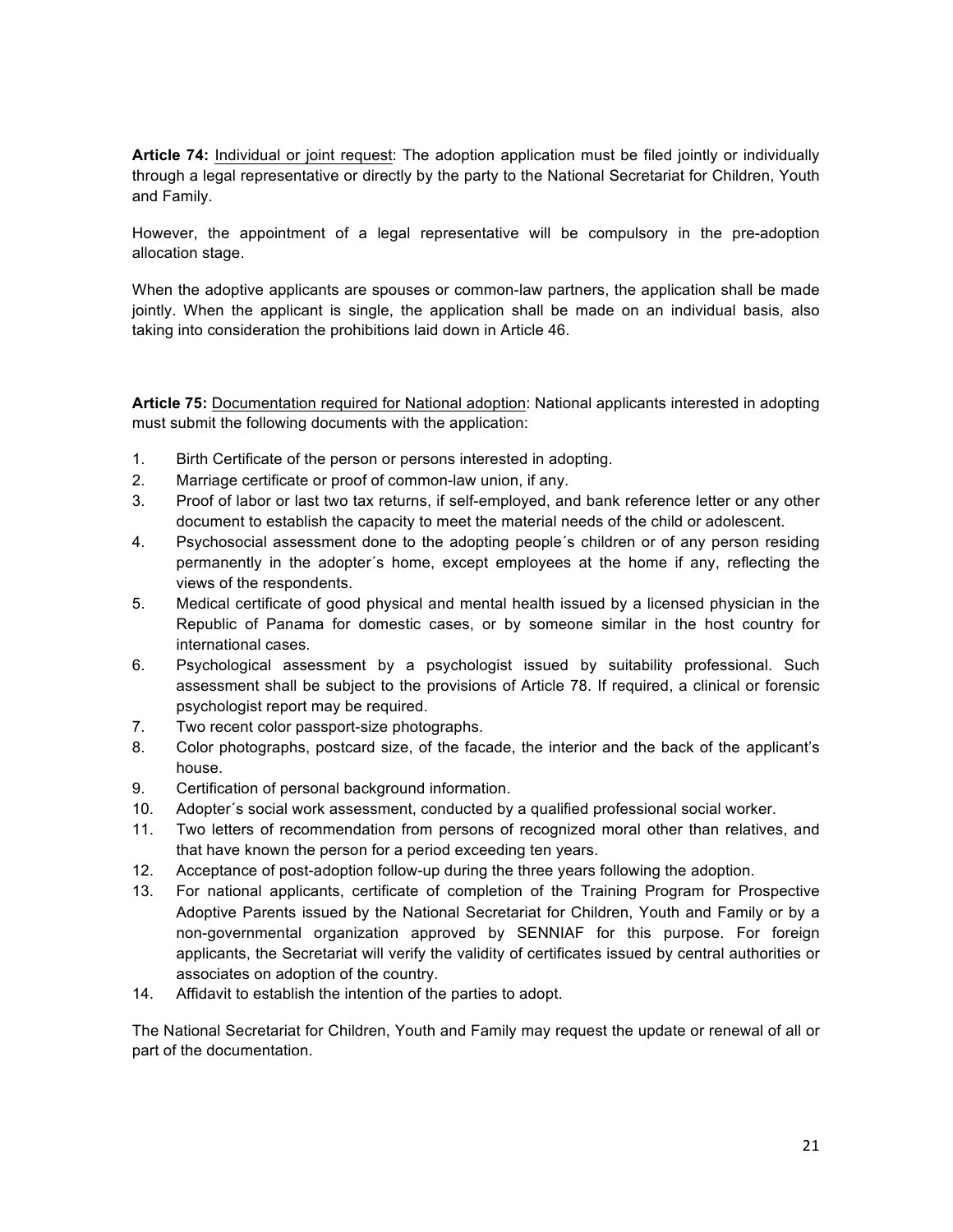## **Section 1: Pre-adoption Stage**

**Article 76:** Pre-adoption stage: The National Secretariat for Children, Youth and Family, within three business days of receipt of the application, shall admit it by mere adherence to obedience, thus starting this pre-adoption stage.

If the application is rejected, the applicants shall be served personally.

At this stage, the technical team appointed by the National Secretariat for Children, Youth and Family or those non-governmental organizations approved by the Department for pre-adoption assessments may conduct home visits, interviews and psychological tests to applicants, as well as other psychosocial assessment deemed necessary to complement the information already obtained.

The pre-adoption stage will last a maximum of two months as of the date of acceptance of the application for adoption. During this period, the adoptive applicants must attend the courses for adoptive parents provided by the National Secretariat for Children, Youth and Family or by authorized NGOs.

**Article 77:** Request of documentation and psychosocial assessments: The National Secretariat for Children, Youth and Family may request documents that complement the adoption process to all public institutions, including a certification of personal background information, birth certificates and a certificate of non-ownership of property.

The Secretariat shall be entitled to apply for registration of children and adolescents who are not registered, but that have birth certificate, to the Registry Office. In cases of foundlings, registration is jurisdictional.

The National Secretariat for Children, Youth and Family may require, according to needs of assessment, documents and any other requirement to the adopter to be provided in the proceedings.

The National Secretariat for Children, Youth and Family is responsible for conducting the expert psychosocial surveys provided in the adoption process, in order to ensure the suitability of the people interested in adopting. Five working days will be given for this expert survey, counted from the ruling of acceptance of the application.

**Article 78:** Psychosocial assessment in the pre-adoption stage: Three days of separate interviews (not consecutive) and a personal interview with the adoptive couple (or individual) at home, a separate interview with each member of the family more than seven years old and an interview with the present family should be done for the psychosocial assessment in the pre-adoption stage.

The following psychosocial assessment in the pre-adoption stage must also be done and they should remain on the records of the adoptive applicants:

1. The reasons for applicants to adopt.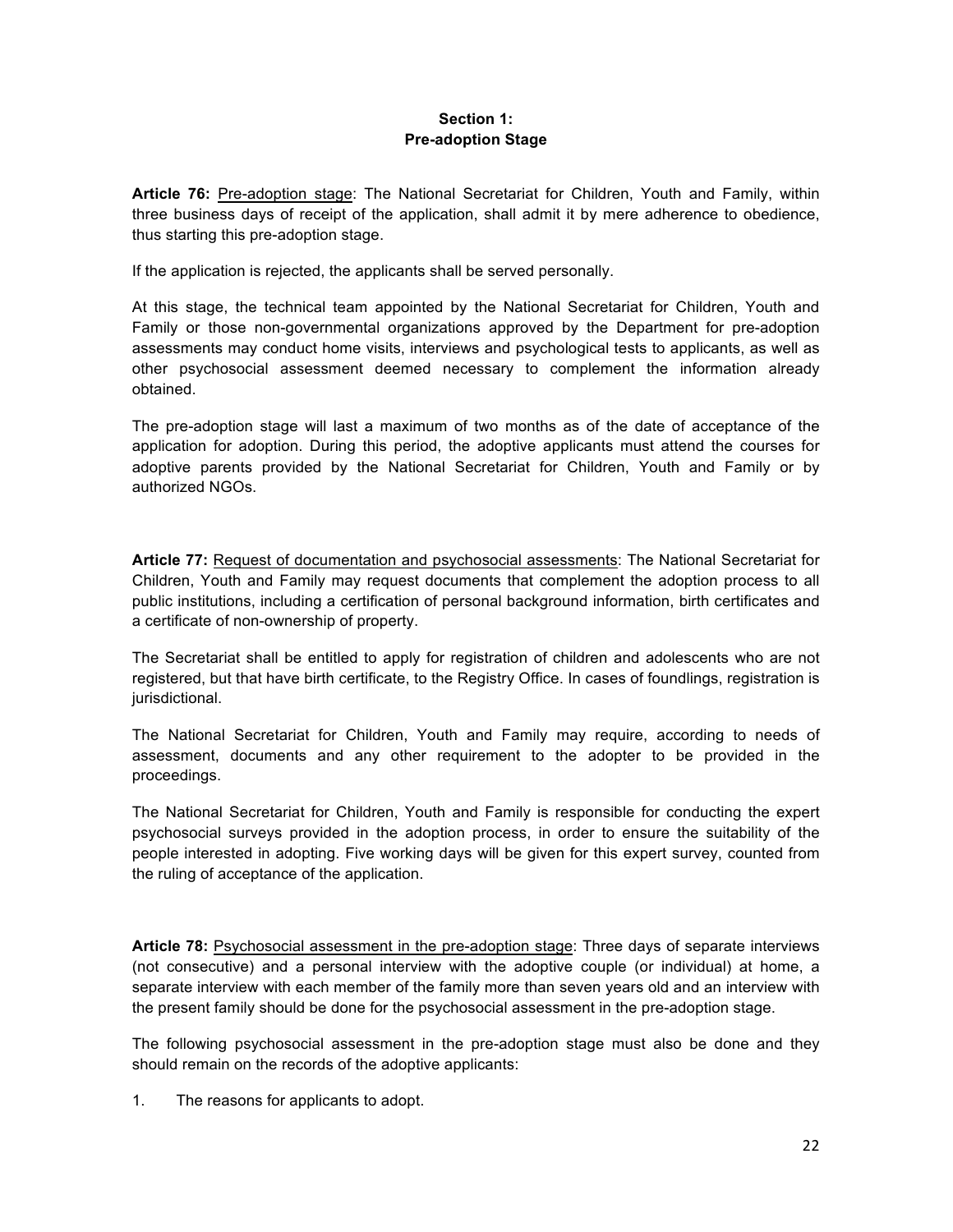- 2. The strengths and needs of each household member.
- 3. How applicants perceive the attitudes and feelings of the applicant´s family toward accepting adoptive children and parenting children not born to them.
- 4. The attitudes of the applicants toward the birth parents, and with regard to the reasons why the child or adolescent is in need of adoption.
- 5. Applicants' attitudes towards the behavior of the child or adolescent and discipline.
- 6. The applicants plan to discuss adoption with the child or adolescent.
- 7. Emotional stability and maturity of the applicants.
- 8. The ability of applicants to address the problems, stress, frustrations, crises and losses.
- 9. The applicant's ability to give and receive affection.
- 10. The skills of applicants in the care of the child or adolescent and the desire to acquire additional knowledge needed for the development of the child or adolescent.
- 11. The ability of applicants to meet the physical and emotional needs of the child or adolescent.
- 12. The strengths and needs of the biological children or of those previously adopted.
- 13. The physical and mental health of the applicant, including any signs of addiction to alcohol, drugs or psychotropic substances.
- 14. Current financial information provided by the applicants, including property, income and expenses.
- 15. Personal references and sexual orientation of applicants.
- 16. The location and physical environment of the home.
- 17. The care plan for the child or teenager if the parents work.
- 18. The findings for the adoption, in terms of the number, age, sex, ethnic qualities, characteristics and special needs of children and adolescents that can be met by the family, including observations indicating whether the prospective adoptive parents are eligible and qualified to adopt.
- 19. Any previous participation in adoption processes proceeding in which applicants have been actively involved and the result.
- 20. If any applicant has been prosecuted for domestic violence, sex crimes, abuse or other crime under the Panamanian criminal laws.
- 21. The age of the applicant, date of birth, nationality, race or ethnicity and any religious preference.
- 22. The marital status of applicants and their family situation and history, including the presence of the applicants´ children born or adopted and any other children in the home.
- 23. Educational and employment history and skills of the applicants.
- 24. Any other additional fact or circumstance that may be relevant to determining the applicant's suitability to be an adoptive parent, including the quality of the home environment and the level of functioning of children in the home.
- 25. Any specific document required by other countries to be included in the social assessment and any immigration document required to bring an adoptive child to Panama.

**Article 79:** Psychosocial assessment: If an applicant does not have the resources to provide psychosocial assessment on its own, then it must be prepared and finalized by the technical team of the National Secretariat for Children, Youth and Family or by the NGO approved by this Department within a maximum of ten working days, counted from the ruling of acceptance of the application, and should become part of the permanent record of the applicants in the National Secretariat for Children, Youth and Family.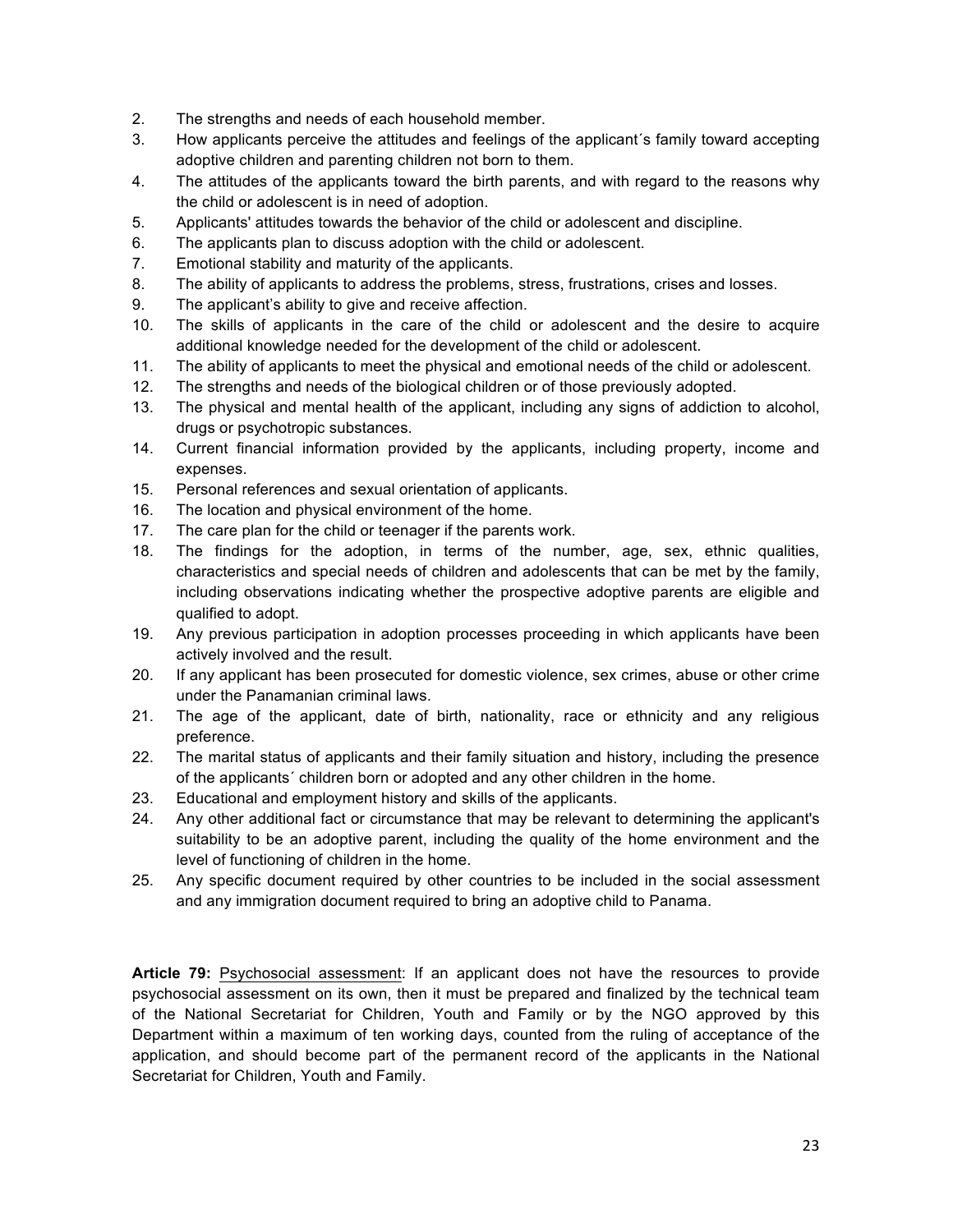**Article 80:** Confidentiality inherent to the assessments: The assessments are confidential, except for the appointed authority, and shall be filed and maintained in the respective files, so as to ensure such confidentiality. To this end, the National Secretariat for Children, Youth and Family should scan these files in a secure electronic format and submit original records every five years to their archive section.

**Article** 81: Duration of assessment in the pre-adoption stage: When adopting a child of the spouse or partner, the pre-adoption stage shall not exceed thirty calendar days and it is exempted from the pre-adoption placement stage.

When adopting a foster child, pre-adoption stage assessment shall not exceed thirty calendar days and it is exempted from the pre-adoption placement stage.

**Article 82:** Declaration of suitability to adopt: Upon completion of the psychosocial assessment or review and the development of each technical report detailing the proceedings, investigations and assessments done to the applicants, the National Secretariat for Children, Youth and Family will issue within five working days following the administrative decision decreeing or refusing the suitability of applicants. The decision must be substantiated; suitability will be valid for two years.

A motion for reconsideration of this resolution can be presented within two business days of notification; it must be justified within the next three working days without any ruling.

The National Secretariat for Children, Youth and Family will resolve the appeal within five working days of its justification.

**Article 83:** Suitable Adoptive People Databank: Adoptive applicants who have been found suitable will be incorporated into the Suitable Adoptive People Databank.

This database shall contain, in chronological input order, information from each applicant declared suitable, which will be considered in accordance with this order, except where duly motivated and always keeping the best interests of the child or adolescent as provided in this Law.

**Article 84:** Family Assignment Committee: The Family Assignment Committee is established to handle adoption issues. It shall consist of two members of the technical team of the National Directorship of Adoption of the National Secretariat for Children, Youth and Family and three nongovernmental representatives of the National Support Network for Children and Adolescents in Panama, chosen for a period of one year which may be renewed for one more year, at the discretion of the National Support Network for Children and Adolescents in Panama.

The decisions of the Committee shall be taken by consensus and, if this cannot be done, then they would proceed to vote, deciding by simple majority, primarily considering the best interests of the child or adolescent.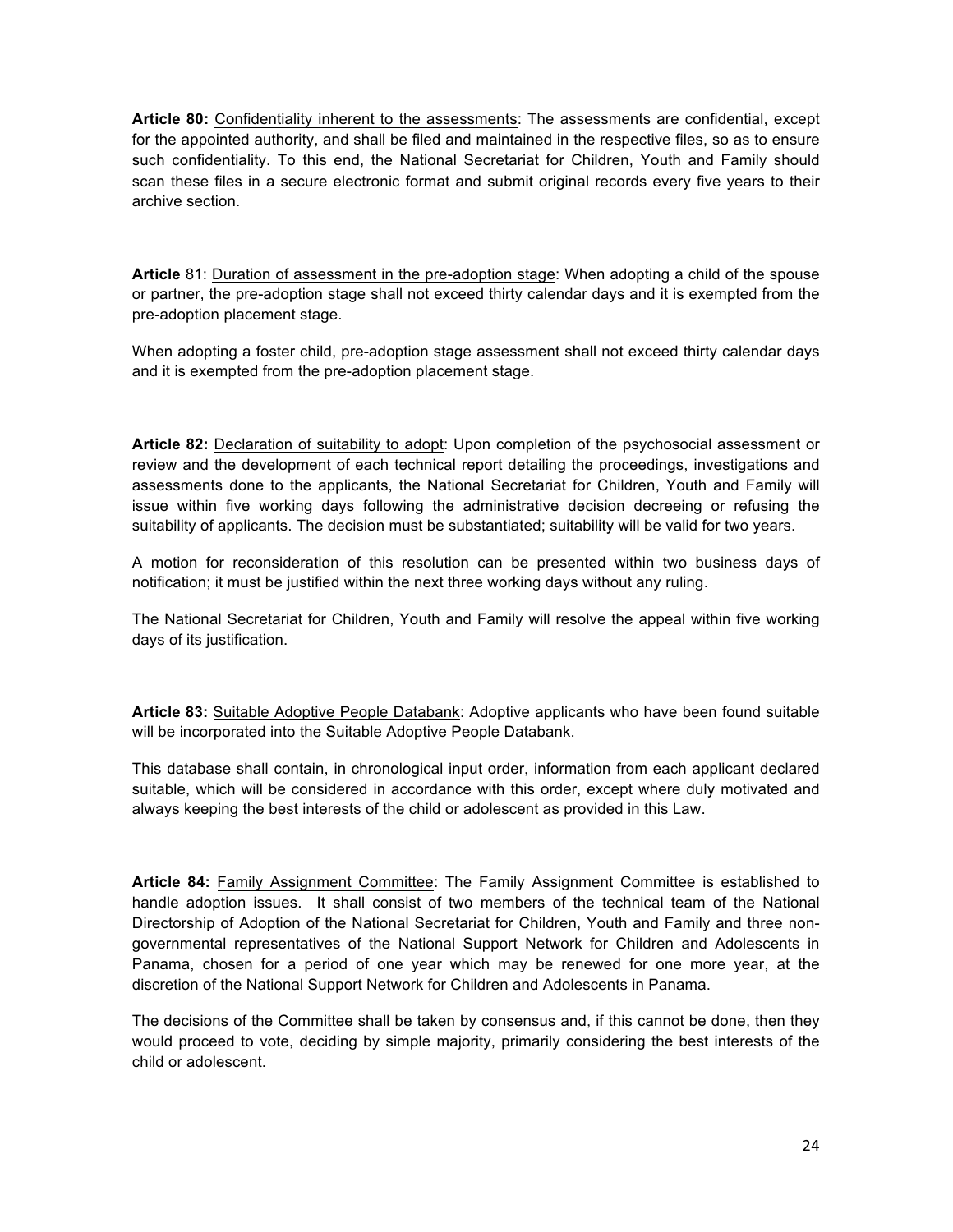The technical team that prepared the reports that are the basis for selection should be available during the meetings of the Committee, to clarify unclear points of the report, if so provided by the Committee.

**Article 85:** Organization of the Committee´s meetings: The Family Assignment Committee in Charge of Adoption Issues will need to meet every fifteen days, subject to weekly meetings when deemed appropriate.

The National Secretariat for Children, Youth and Family will act as the secretariat of this Committee, performing the following functions:

- 1. Organization and coordination of the Committee´s meetings
- 2. Presentation of alternative families suitable for children and adolescents in state of adoptability
- 3. Recording the minutes of each meeting, stating the date, the venue, the existence of quorum, the names of the participants, and the numbers of cases examined, the arguments in favor and against each pre-assignment performed or rejected as the result of having voted. The minutes are to be filed in the National Secretariat for Children, Youth and Family and must be signed at the time by all the people who participated in the meeting.

The minutes of the meeting must be included in each case discussed by the Family Assignment Committee in Charge of Adoption Issues, stating the elements that were taken into consideration when deciding allocation. In the event that there was a majority of votes or consensus, the minutes will be placed, by decree, in a mural of the National Adoption of the National Secretariat for Children, Youth and Family for a period of three working days, within which the legal representatives of the interested parties may file appeals as established by this Law.

**Article 86:** Committee´s Decision: The assignment is a decision made by the Family Assignment Committee in Charge of Adoption Issues, expressed by administrative act by which a family is assigned to a child or adolescent in state of adoptability.

**Article 87:** Acceptance or denial of the assignment: The assignment provided by act shall be notified personally to legal representative of the applicant for acceptance or denial. Assignments will always be accompanied by the medical, psychological and educational report of the child and/or adolescent. Prospective adoptive parents have the right to know everything about the health of the child or adolescent that has been assigned.

The applicants residing in the country shall express their acceptance or rejection of the assignment in writing directly or through a legal representative, within a period of five working days of notification.

In the case of applicants residing abroad, the legal representative, central authority or accredited body must state their acceptance or denial within a maximum period of thirty working days, counted from the applicants confirming receipt of such notice.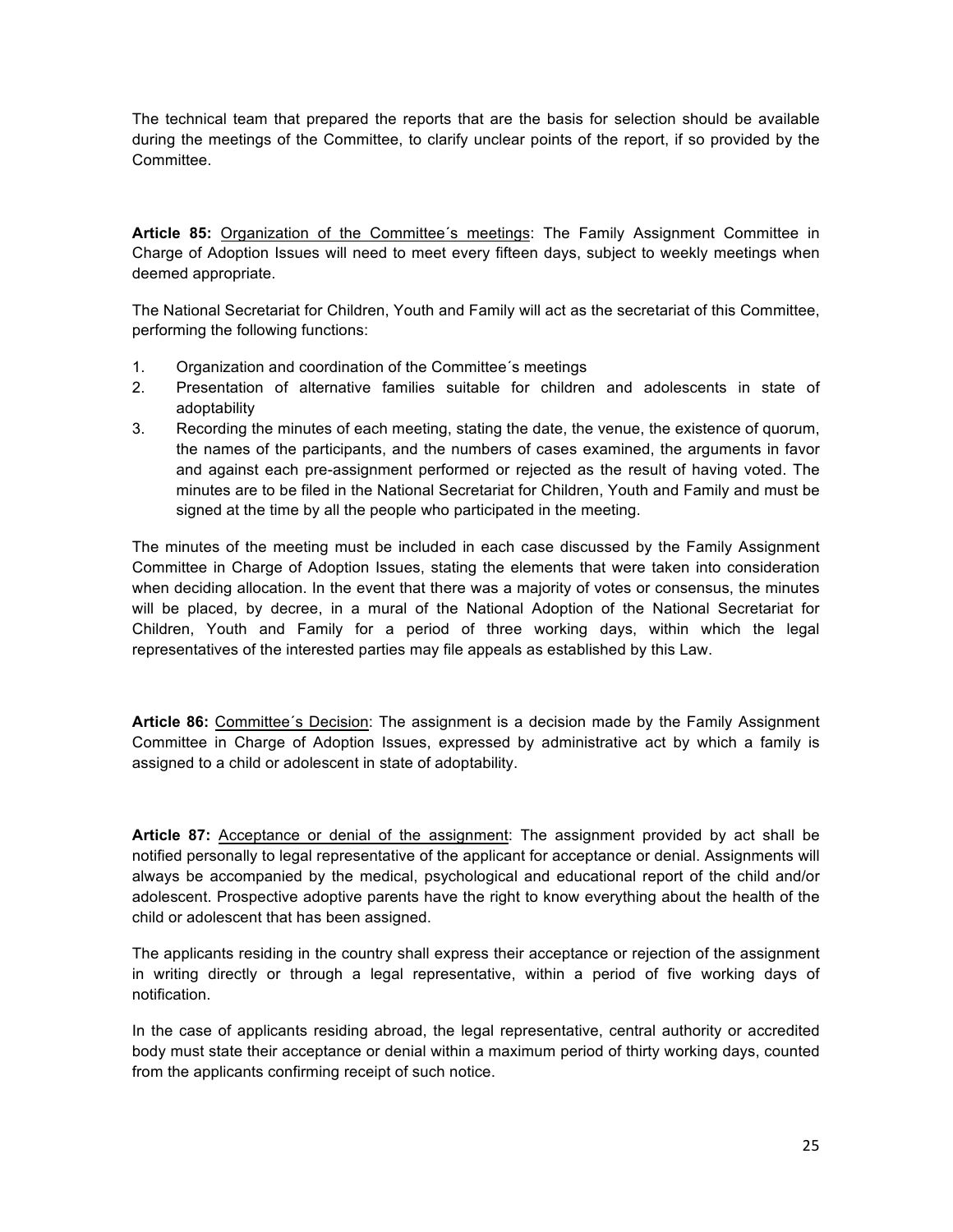**Article 88:** Revocation of the assignment by the Committee: The Family Assignment Committee in Charge of Adoption Issues will revoke the assignment if any of the following occurs:

- 1. When the teenager does not consent to the assignment and when children state their opinion contrary to their assignment for adoption.
- 2. When the adopters desist in adopting the child or adolescent or when it has not been stated within the period specified in the preceding Articl**e**.
- 3. When the judge has denied the adoption.

**Article 89:** Appeal: The appeal will be announced and sustained within three working days of the notification of the decision of the Family Assignment Committee in Charge of Adoption Issues, and must be presented to the Board of the National Secretariat for Children, Adolescents and Family, which should resolve within ten working days. The appeal will be granted as suspension effect.

**Article 90:** Accompaniment and interaction by assignment: Once the placement of the child or adolescent has been accepted, the technical team appointed by the National Secretariat for Children, Youth and Family will accompany the adopters. This is the guidance and information needed for the proper understanding and attention to the special needs of the child or adolescent, as well as family dynamics and the construction of proper bonding and family integration during the different developmental stages of the minor.

While accompanying them, the technical team will evaluate the family relationship as favorably or unfavorably. The assessment report will reflect the adaptation of the child or adolescent with his/her future fathers and/or mothers, as well as the ability of these to cope with the child or adolescent that has been assigned.

In the case of children and adolescents who are in foster care institutions, the National Secretariat for Children, Youth and Family will assign a period of interaction between the adopters and the child or adolescent, required to gradually prepare the adoptee on changes in their living conditions, which shall not exceed ten calendar days. The technical team of the National Secretariat for Children, Youth and Family will assist the bonding process by providing the adopter and the adoptee methods to promote this linkage process. Exempted from this period of interaction are those cases that from the beginning of the relationship shows a clear empathy between the parties; these may proceed with the pre-adoption placement period.

**Article 91:** Pre-adoption placement period: If there is a positive assessment on the relationship, the National Secretariat for Children, Youth and Family will proceed in issuing a reasoned decision, granting the pre-adoption placement, which will last thirty calendar days.

The pre-adoption placement will be monitored and evaluated by the technical team of the National Secretariat for Children, Youth and Family or by a cooperating organization authorized by this Department. To that end, they will carry out three visits and assessments needed to check the suitability of the child or adolescent in the environment of the future adoptive family. These visits, in the case of national applicants, will be in their home, and in the case of international applicants, at their temporary home.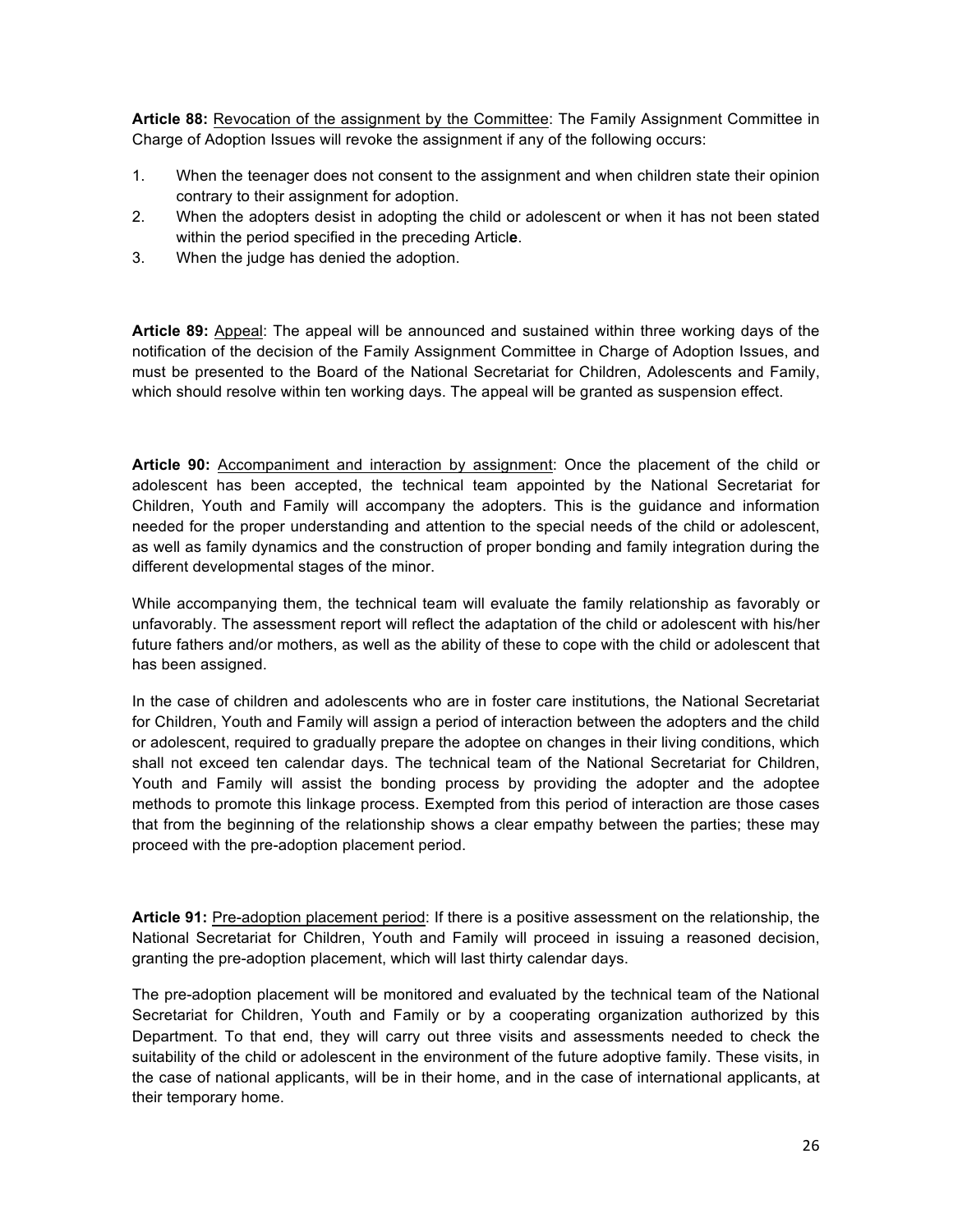**Article 92**: Rights and obligations of pre-adoption placement: Pre-adoption placement does not create rights for the applicants regarding the child or adolescent. However, it creates obligations, to care and protect and of comprehensive care from the family.

## **Section 2: Stage of Adoption**

**Article 93:** Purpose: The judicial adoption declaration aims to create the state of filiation by adoption. This will be given together with the personal appearance of the parties and the intervention of the Public Prosecutor, the children and adolescents' defender and the National Secretariat for Children, Youth and Family. The legal representative of the institutional foster home where the adopted or adolescent had been placed may be present when requested by the parties. This declaration only proceeds where the conditions required by this Law are fulfilled and for good reasons and will offer advantages to the adopted person.

**Article 94:** Judicial declaration of adoption: After completing the pre-adoption stages, the National Secretariat for Children, Youth and Family will send the judge formal request for the establishment of the adoption in the period of five business days after ending of the pre-adoption placement. In making it a legal adoption, this application will have the adopter´s file, a report with the profile of the child or adolescent, the certified copy of the minutes taken at the Family Assignment Committee in Charge of Adoption Issues, acceptance from the people making the request or the Central Authority acceptance statement of the allocation or of accredited institutions in the cases of international adoption, and the other requirements as per this Law.

**Article 95:** Court proceedings: Once the adoption petition and the documentation that accredits the pre-adoption period as favorable by the National Secretariat for Children, Youth and Family has been filed, the appointed judge shall issue an order for admission within three working days, once the application has been received; the date of hearing will be set to be held within fifteen working days, counted from the date the application was accepted.

**Article 96:** Probative value: The assessment and reports produced or endorsed by the National Secretariat for Children, Youth and Family constitute evidence in the adoption process. However, once the reports have been received, the competent judge, based on the principle of sound criticism, may order a one-time extension within the next five working days after receiving the records. Once they have ordered the extension, the National Secretariat for Children, Youth and Family will have a period of ten days to get the information they need and return the file to the competent judge, who shall have the respective hearing within a period of ten working days after having receiving it.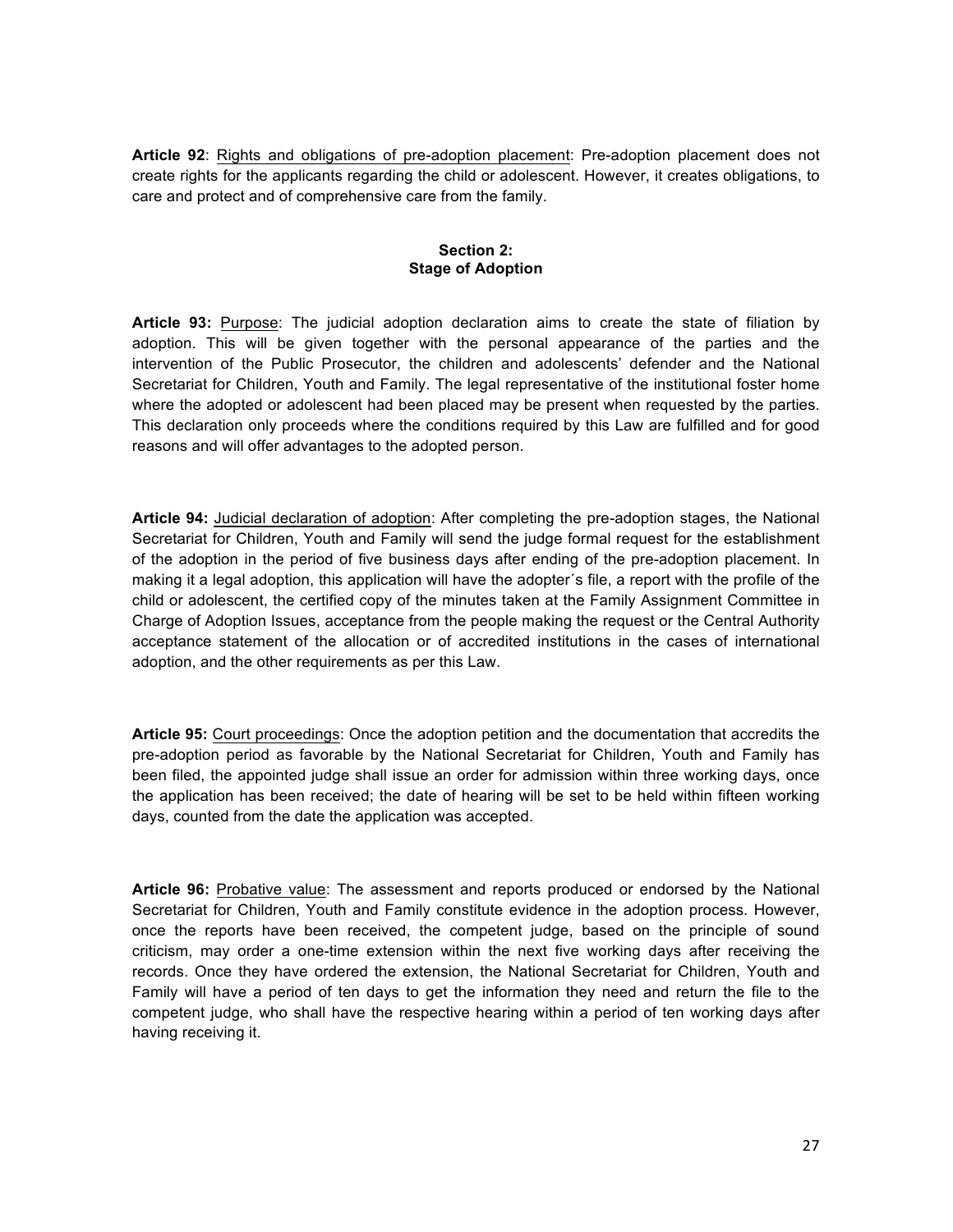**Article 97:** Adoption hearing: The hearing will be held with those present, without the need of new designation. If the prosecutors and/or defender of the child or adolescent are absent, without just cause, the hearing may be suspended only once if duly motivated circumstances exist in the file, which must be programmed to a new date within five days business following the postponement and the hearing will be held with those who are present.

At the adoption hearing, the parties to the proceedings will submit or present evidentiary admissibility, thus, said decision cannot be appealed. The public prosecutor and the public defender of children and adolescents are required to give opinion during the oral hearing, which shall not exceed twenty minutes. The judge will rule on the petition for adoption during this hearing. The sentence shall be deemed served to the parties who are present at the hearing. Those who are not present will be notified according to notification rules established by the Judicial Code.

**Article 98:** Appeal: The party aggrieved by the decision of granting or rejecting the adoption has the right to appeal in the act of notification or within two working days of notification. The appeal against the judgment of adoption has a suspension effect. After announcing the appeal and without ruling that supports the appeal, thus granting the appeal, the appellant shall have three business days to present. Once that term has lapsed, the other parties will have three business days to object without ruling. The presentation will be before the court handling the case.

**Article 99:** Hearing in court of appeals: Once the case has been received by the Court of Appeals, the appointed judge shall forward it to the Attorney General, which will have a term of five working days to issue concept in a court of appeals. The appointed judge shall prepare a draft on his decision within ten working days after having received it and the rest of the judges will have a term of three days each to make their observations.

The process of a hearing in the court of appeals, for any case, shall not exceed a period of thirty days, counted from the day the Court *ad quem* received it. If there are comments on the draft, the judge will have two days to read them.

**Article 100:** Registration of the adoption: Once the adoption has been granted, the judge will have a term of three working days from the date of the execution of the judgment, to refer to the Civil Registry a certified copy to be properly registered. The Civil Registry shall register it within five business days of receipt and once the registration has been completed, it will have a maximum term of five working days to provide a copy of the registration marginal to the court to be filed.

The Civil Registry Office, in coordination with the Judiciary, will establish audit mechanisms to verify the number of decision issued on adoptions.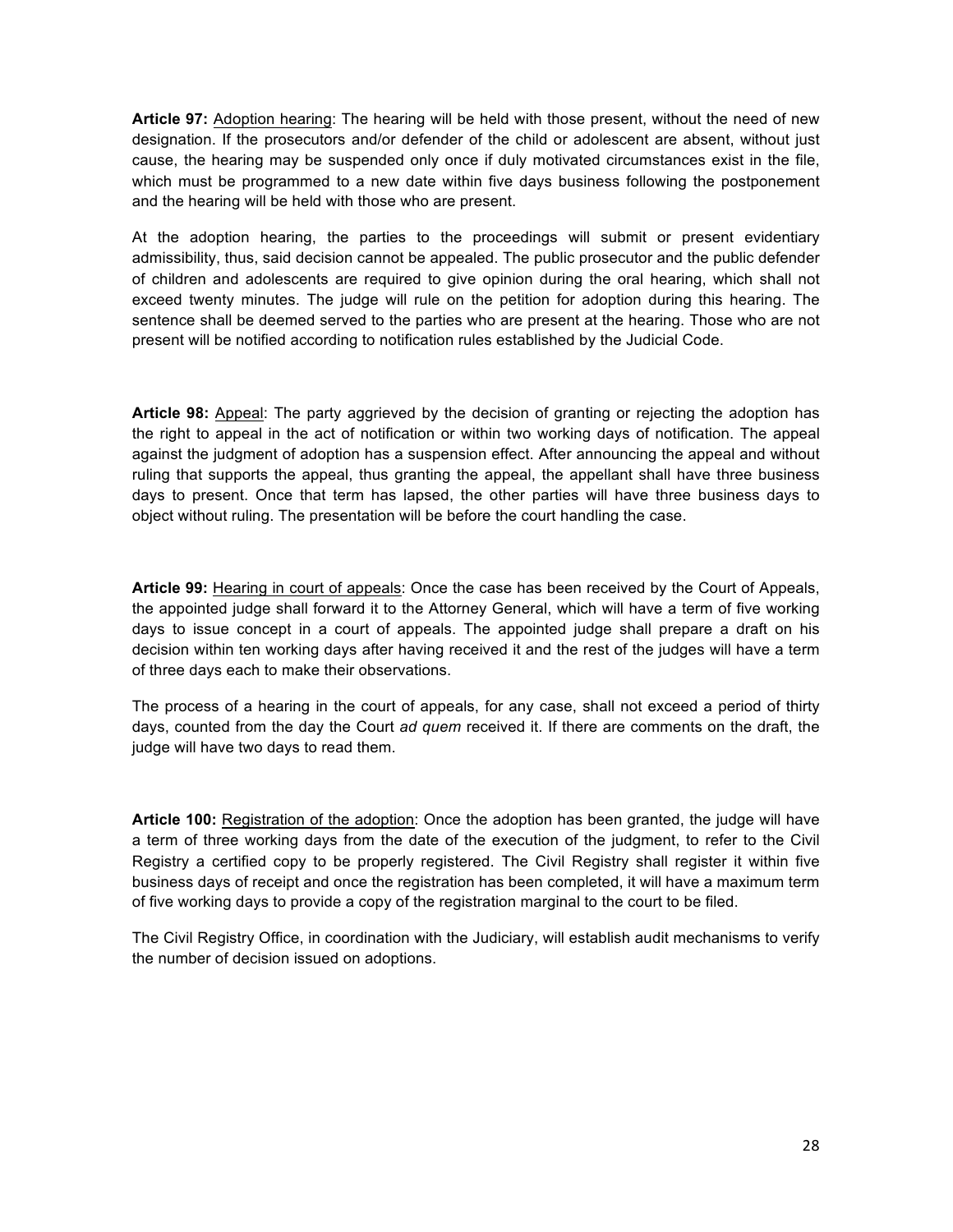## **Section 3 Post-adoption Stage**

**Article 101:** Post-adoption stage: Once the court has granted the adoption, the post-adoption stage will begin, which involves regularly monitoring the new relationship for three years.

The National Secretariat for Children, Youth and Family will be responsible for performing periodic monitoring every four months for a period of three years.

The Secretariat shall monitor the term described above regarding Article 53 making sure that adoptive parents have complied with the obligation to inform the child or teenager about being adopted.

**Article 102:** Referral by default: In case of default in the exercise of parental authority, the National Secretariat for Children, Youth and Family will issue a copy to the appointed authority and the court for children and adolescents in charge of instructions on the appropriate law.

## **Chapter XI International Adoption**

**Article 103:** Assumptions on international adoption: International adoption is subject to the following assumptions:

- 1. That the host country is a subscriber of the Convention on the Protection of the Children and Cooperation Regarding International Adoption. If there is an agreement or convention on adoption between the Republic of Panama and the host country, it must be abided by the guarantees and terms of the Hague Convention on the Protection of the Children and Cooperation Regarding International Adoption.
- 2. That the central authority of the host country, or the appointed authority protecting the rights of children and adolescents ensures the adequacy of the procedures and that the adopted children and adolescents enjoy all the guarantees and rights that the country of origin provides its nationals recognizing its nationality in the host country.
- 3. That there are rights, guarantees and minimum conditions for the adoptees in the host country, like those embodied by Panamanian laws, including the Convention on the Rights of the Children.

**Article 104:** Collaborating entities in respect of international adoption: Accredited institutions, as partners in international adoption duly accredited and registered by the central authority of the host country, may be intermediaries in international adoption processes within the country.

The adoption collaborating entity seeking accreditation in the Republic of Panama shall prove that it is authorized to operate in the State of Panama by the Central Authority of the reception state and that it complies with the requirements imposed by the Panamanian laws.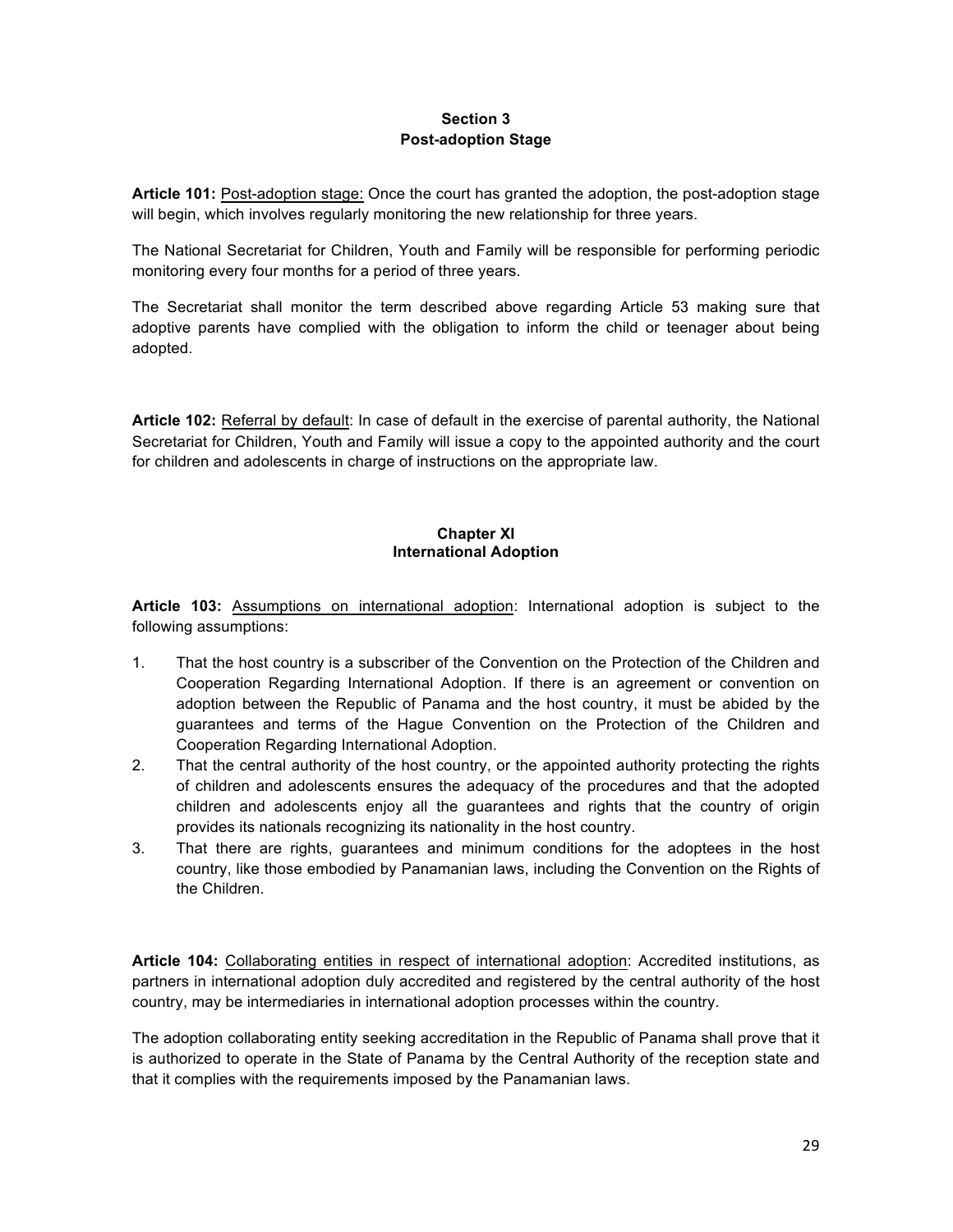**Article 105:** Limitations to international conventions on adoption: The State will only sign adoption agreements with other states when they comply with the guidelines and directives of the Convention on the Rights of the Child and the Convention on the Protection of Children and Cooperation Regarding International Adoption, and all human rights instruments ratified by the Republic of Panama.

Such arrangements shall stipulate:

- 1. The minimum requirements to be met by prospective adopters, which, in any case, can be less than those required for domestic adoption
- 2. Assessment mechanisms on agreements
- 3. The commitment to accountability in matters that are required by the central authority
- 4. The obligation of the counterparty to submit reports as requested

**Article 106:** Effects of failure to adopt conventions or agreements: The breach of the obligations set forth in the preceding paragraphs shall be grounds for the Central Authority for adoptions to be made known to the Ministry of Foreign Affairs, who, in turn, will make the appropriate arrangements to terminate the agreement or arrangement.

The failure to file follow-up adoption reports or lack of protection in violation of the rights of the adopted children and adolescents shall constitute sufficient grounds for the Central Authority for adoptions are known to the Ministry of Foreign Affairs to end any international convention regarding such country.

**Article 107:** Application for international adoption: When the applicants are living abroad, they must submit their application for adoption through the central authority of the collaborating institutions or international adoption institutions in the host country. Once the Panamanian Central Authority has received it, the applicants will choose a legal representative suitable to practice law in the Republic of Panama.

**Article 108:** Documentation required for international adoptions: In the event that the applicant or applicants are foreigners or nationals living abroad, in addition to the provisions of Article 75, it shall submit the following documents:

- 1. Psychological study of applicant including psycofamiliar dynamics, presented by the central authority or institution accredited by the central authority of the host country.
- 2. Socio-economic assessment of the applicants, including the dynamics and functioning of the family, presented by the Central Authority or accredited body by the central authority of the host country.
- 3. Police record issued by the appropriate authority.
- 4. Copy of the passport.
- 5. Copy of authorization allowing the adoptee in the host country.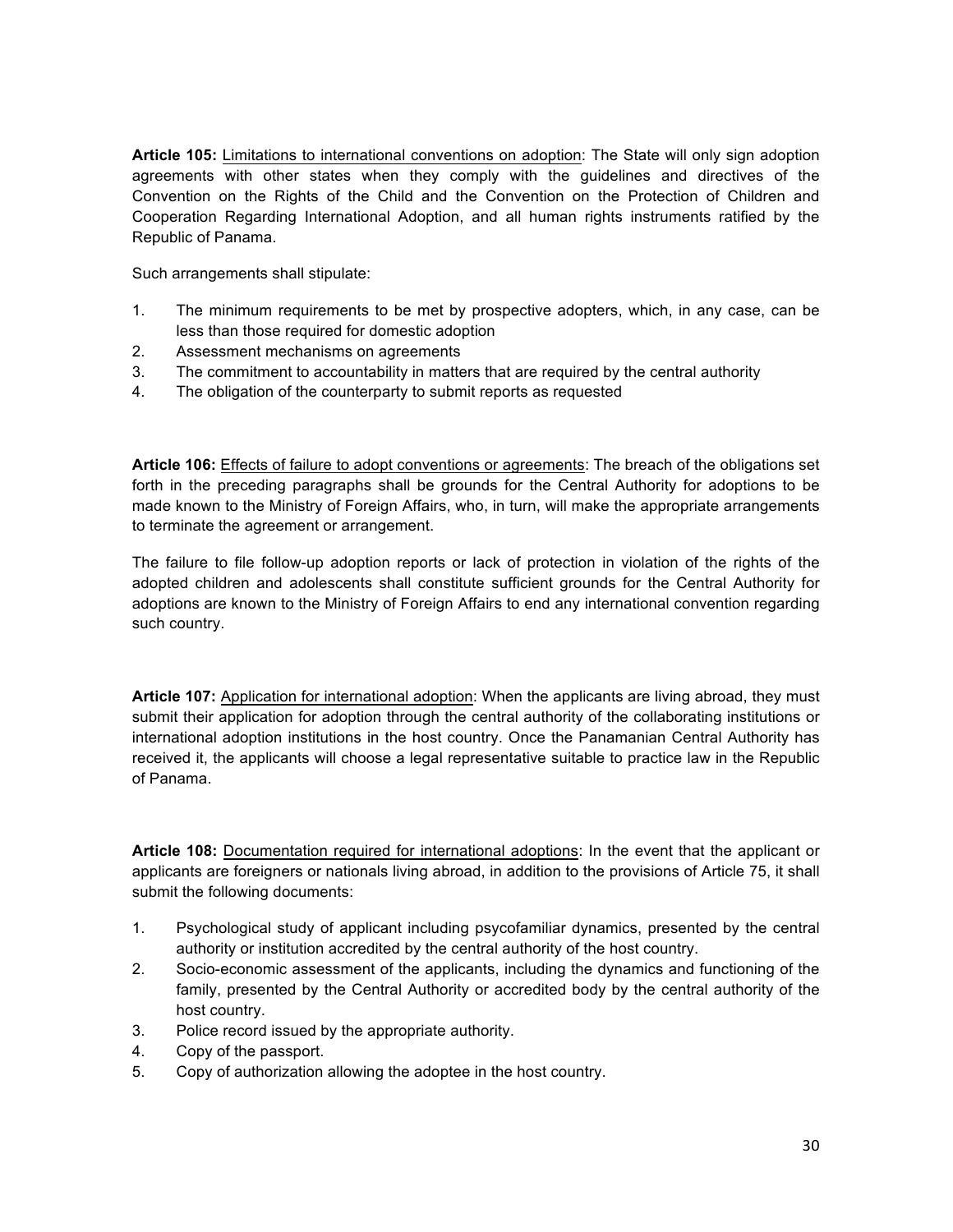- 6. Authorization to adopt issued by the central authorities or intuitions accredited by the appointed central authority on adoptions in the host country.
- 7. Certification issued by the central authorities or institutions accredited by the central authority in the host country, stating the commitment to follow up on the child or adolescent during the adoption process for a term of three years.
- 8. Certificate of participation in the courses for adoptive parents issued by the central authority or institutions accredited by the central authority on adoptions of other nations and recognized by the Republic of Panama.
- 9. Authorization or visa from the host country allowing the adopted child or adolescent to enter the country.
- 10. Certification issued by immigration or nationalization authorities on nationalization requirements.

**Article 109:** Documents issued abroad: All documents issued abroad must be duly authenticated by the Apostille stamp of (Hague Convention of October 5, 1961) or, alternatively, authenticated at the consulate or embassy of Panama in the country of issuance. If there is an agreement regarding the apostille, it must be governed by it.

All documents that are not in Spanish must be accompanied with a translation made by an authorized translator with license to practice in the Republic of Panama.

**Article 110:** Pre-adoption placement in international adoptions: The pre-adoption placement in international adoptions may be made in the Republic of Panama or in the country of residence of the adopters and will have a maximum duration of three months; the adopters must stay in the country during the first two months. If the pre-adoption placement is continued abroad, this request must be submitted to the appointed court so it will grant exit permits, abiding by the provisions in the current legislation on migration.

**Article 111:** Tracking international adoptions: The State, through the Central Authority, or institutions accredited by the Central Authority, has the responsibility to conduct regular follow-ups on the residence and living conditions of the adopted children and adolescents, in accordance with the rules of the this Act, and is required that measures be taken as deemed necessary, in accordance with existing international instruments to improve these conditions if it is established that they are not suitable for the development of the adoptee.

It is also responsible, quarterly and for a period of three years, in requiring the central authorities of entities and foreign collaborating agents of other countries that allow sponsored international adoptions, the follow-up reports that are bound by such international instruments. The responsibilities outlined cease after three years after the date of adoption. The agreements or arrangements shall stipulate that this monitoring will be done quarterly.

**Article 112:** Coordination with the foreign service: The National Secretariat for Children, Youth and Family, together with the Ministry of Foreign Affairs, will issue a manual on the Panamanian state's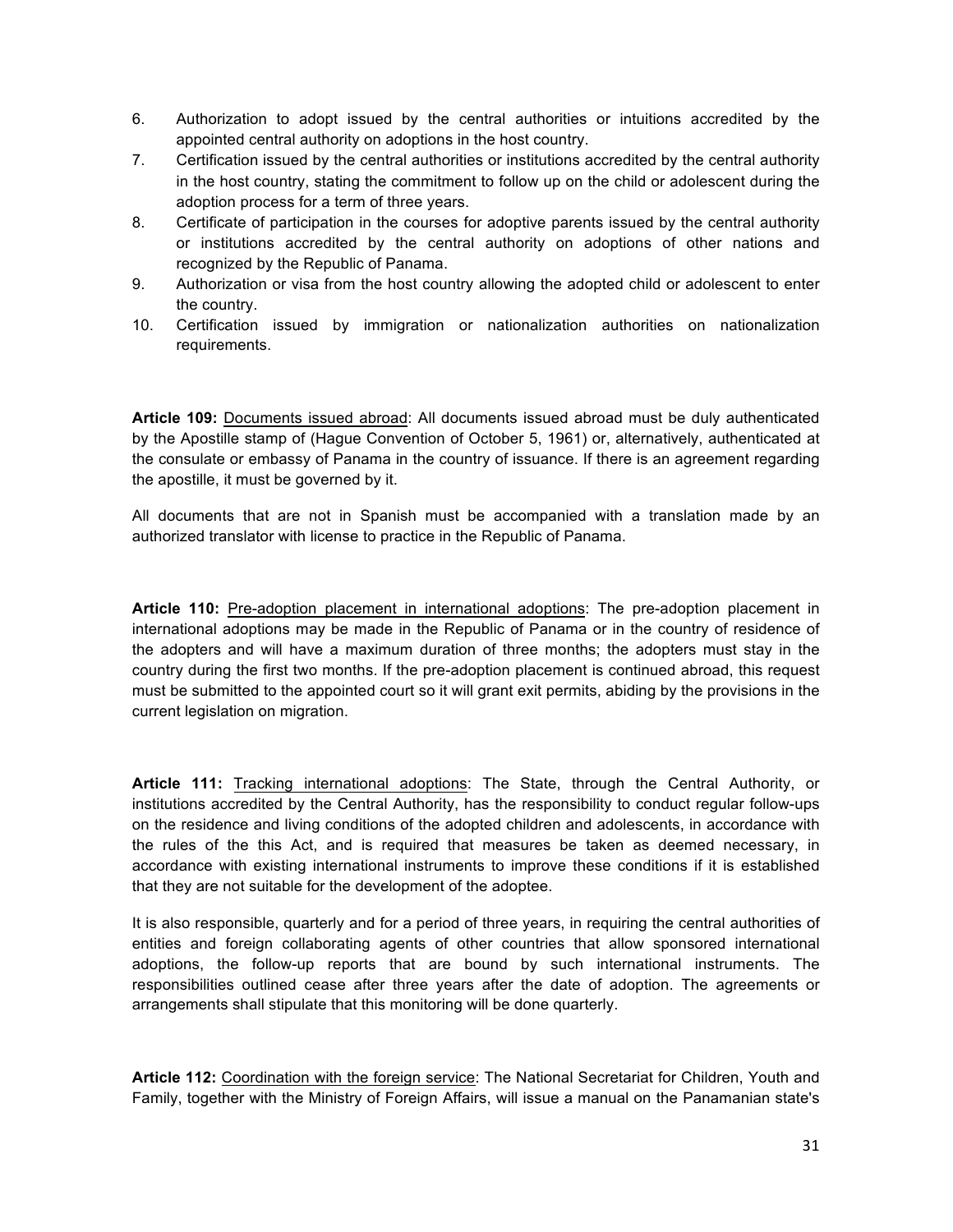obligation to provide and demand extraterritorial protection to the children and adolescents who are abroad, especially underage persons adopted by people not residing in the country.

It will also organize or approve seminars previously evaluated by the National Secretariat for Children, Youth and Family addressed to the consular corps in order to implement, evaluate, and modify the mechanisms and procedures for an effective and timely comprehensive protection for the Panamanian children and teenagers abroad.

**Article 113:** Receptive adoption: Foreign children and adolescents, being adopted by Panamanians or foreigners permanently residing in Panama, shall enjoy all the rights, guarantees, attributes, duties and responsibilities under the Law and international instruments and according to the national adoption regulations. In the case of international adoptions, verification regarding the nationalization of the adoptee should be made in accordance with section 10 of Article 108.

#### **Title V Nullity and Penalties**

**Article 114:** Legitimacy and grounds for nullity: The Court for Children and Adolescents will only nullify at the request of the adoptee, the prosecutor or the defense counsel of the child and adolescent, when it has been enacted with serious violation or non-observance of substantive and procedural rules.

The nullity action requested by the mother or biological father is only made effective when the process of permanent loss of parental authority has been previously declared invalid for violation of substantive and procedural guarantees.

**Article 115:** Sanctions for individual benefit: Individuals who commit acts prohibited by this Law and improperly benefit directly or indirectly from the processes will be investigated and prosecuted for the crime that has been incurred; the appointed authority must issue the copies to the Attorney General.

A public servant, who is involved in the conditioning of consent to the adoption or receives a financial benefit of any kind or mediates in this area for profit, shall be liable to removal from office and this shall be communicated to the Attorney General for investigation based on the provisions of the Criminal Code. Without prejudice to any criminal liability that may be incurred, the public servants who violate the provisions of this Article shall be subject to disciplinary action, according to the gravity of the offense committed by their superiors.

The National Secretariat for Children, Youth and Family will respond with solidarity for the lack of supervision of deficient or defective services performed by authorized agencies or that are exercising the power conferred by Article 24.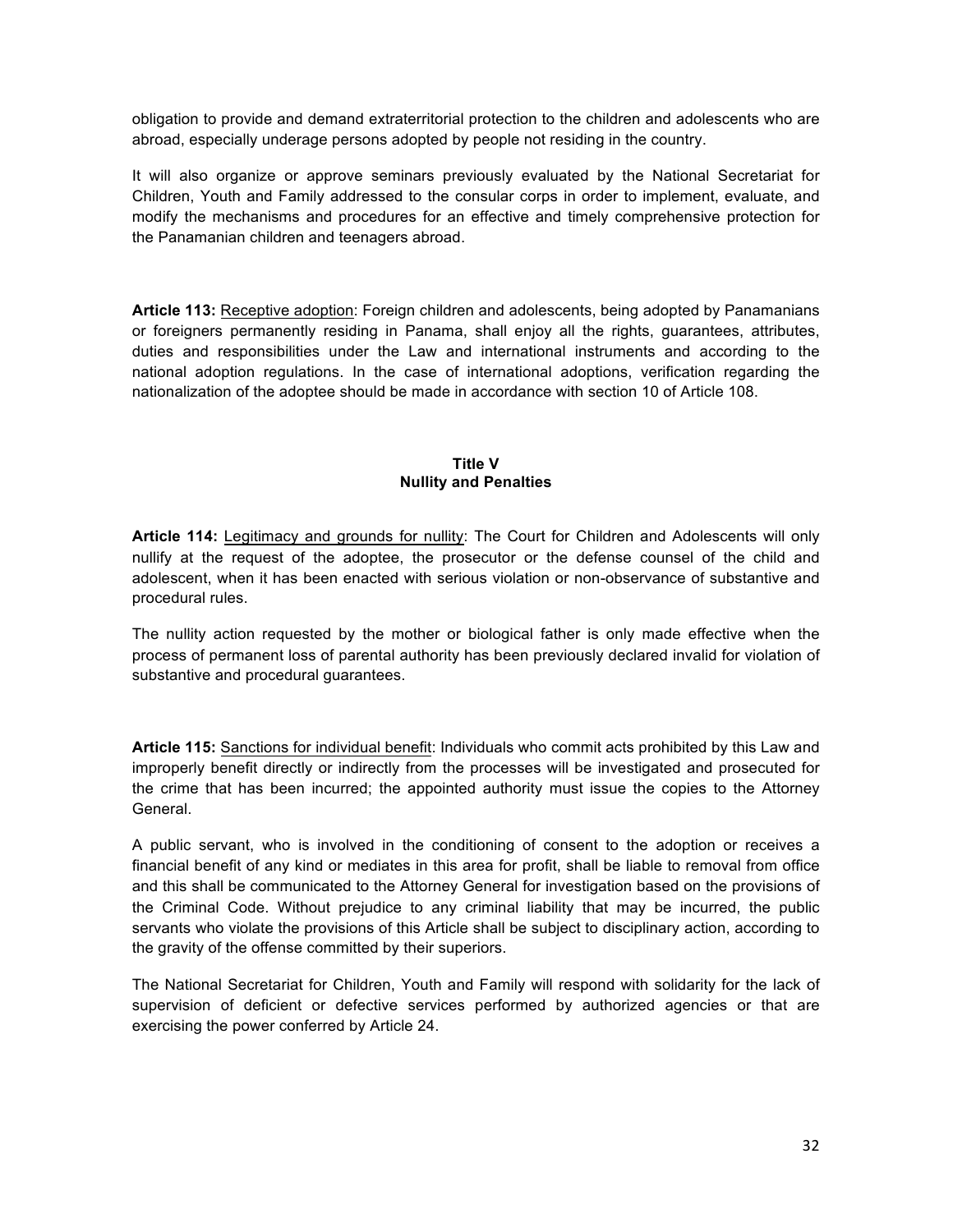**Article 116:** Punishment to the parties and other proceedings: The appointed court shall impose a fine of between five hundred dollars (\$500.00) and one thousand dollars (\$1,000.00) to the parties and any other participants in the process who do not attend to the hearing without just cause that has been filed only once.

Assessment experts in the allocation process and the members of the Family Allocation Committee in Regards to Adoption Issues are also responsible for actions arising when performing their functions.

If the appointed judge acts upon breach or evasion of procedural responsibilities of the parties under Article 93, it shall be responsible for disciplinary offense and will be punished in accordance with the provisions of the judiciary law.

**Article 117:** Penalties for delay or prejudice: All administrative officers that delay or cause any damage in the processes provided for in this Act shall be punished by their superiors upon request and verification of those affected or by those who represent or take care of a child or teenager as follows:

- 1. A fine of between two hundred fifty dollars (\$250.00) to five hundred dollars (\$500.00)
- 2. Suspension of the exercise of office for a period of three months without pay
- 3. Removal from office for good

If the given event leads to penalty and crime, the superior officer imposing the sanction shall provide a copy of the record to the Public Prosecutor to initiate and determine criminal liability.

If there is a delay or loss generated in the process, it will be up to the judge to apply disciplinary sanctions in accordance with standards established by the Judicial Code.

#### **Title VI Additional Provisions**

## **Article 118:** Article 342 of the Family Code is as follows:

**Article 342:** There is deprivation of the right to the family of a child or adolescent by the father and/or mother, immediately causing permanent loss of custody or parental authority, when:

- 1. Unreasonably it has failed to maintain contact with the minor in a duly proven period of sixty calendar days
- 2. It repeatedly eludes fulfilling its duties and obligations in a period of sixty calendar days, and/or
- 3. It has proven to be inappropriate or negligent, as defined by this Code.

Also produce deprivation of the right to family of a child or adolescent when his biological family falls within any of the circumstances set forth in Article 341.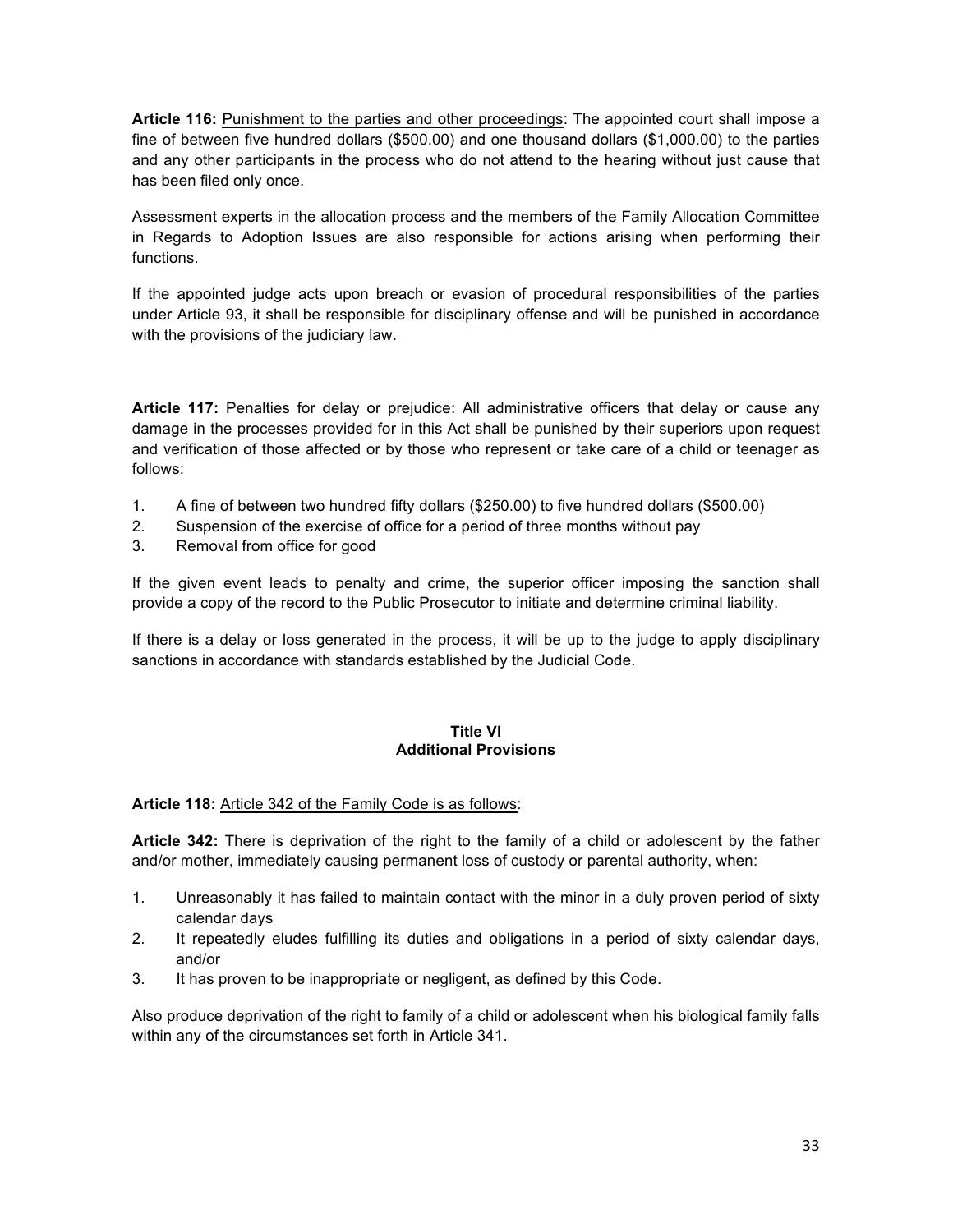## **Article 119:** Article 343 of the Family Code is as follows:

**Article 343:** The Public prosecutors, the relatives of the child or adolescent and the National Secretariat for Children, Youth and Family can legally request the permanent termination of parental authority referred to in the previous Article and will become an active part in such proceedings processes.

The legal representatives of institutional foster care who have welcomed a child or adolescent for a period of sixty calendar days without any contact with their biological family must give written notice to the fulfillment of that term to the National Secretariat for Children, Adolescents in order to provide additional evidence within the procedures of permanent loss of parental authority.

## **Article 120:** Repealing Article 343-A of the Family Code.

## **Article 121:** Article 343-B of the Family Code is as follows:

**Article 343-B**: Once the permanent termination of parental rights and/or declaration of adoptability have been requested by the Attorney General, the National Secretariat for Children, Youth and Family or by relatives of the minor, due to judicial economy, the appointed judge, in process, shall determine if the demand is founded, according to the following rules:

- 1. If parental responsibility to the mother or the father is revoked, parental responsibility shall be performed by the other.
- 2. If parental authority is revoked to the father and mother, and it has been proven the existence of alternative within the consanguineous family who wants legal guardianship or tutelage, it will be granted by the Court.
- 3. If parental rights are revoked to the father and mother, and the existence of competent family alternative is not proven, the judge shall order reestablishment of the juridical family bond, restoring the right to family through adoption, declaring its adoptable status under the procedural rules set out in this Adoption Law.
- 4. If there are orphans, or those whose parents are unknown and without family alternatives, the judge will then immediately proceed to declare a state of adoptability.

For relatives who are demanding the permanent termination of parental rights may only request so through court.

With regards to the above assumptions, the process is performed through special procedural rules established in the Adoption Law.

#### **Article 122:** Article 369 of the Family Code is as follows:

**Article 369:** The placement of the child or adolescent in a receiving family does not exclude the receiving family to request in the future the adoption of the child or adolescent in their care. However, this is not a requirement, as each case will be governed by the best interest of the child or adolescent. Receiving families wishing to adopt a child or adolescent in their care must comply with the adoption requirements set forth in this Adoption Law.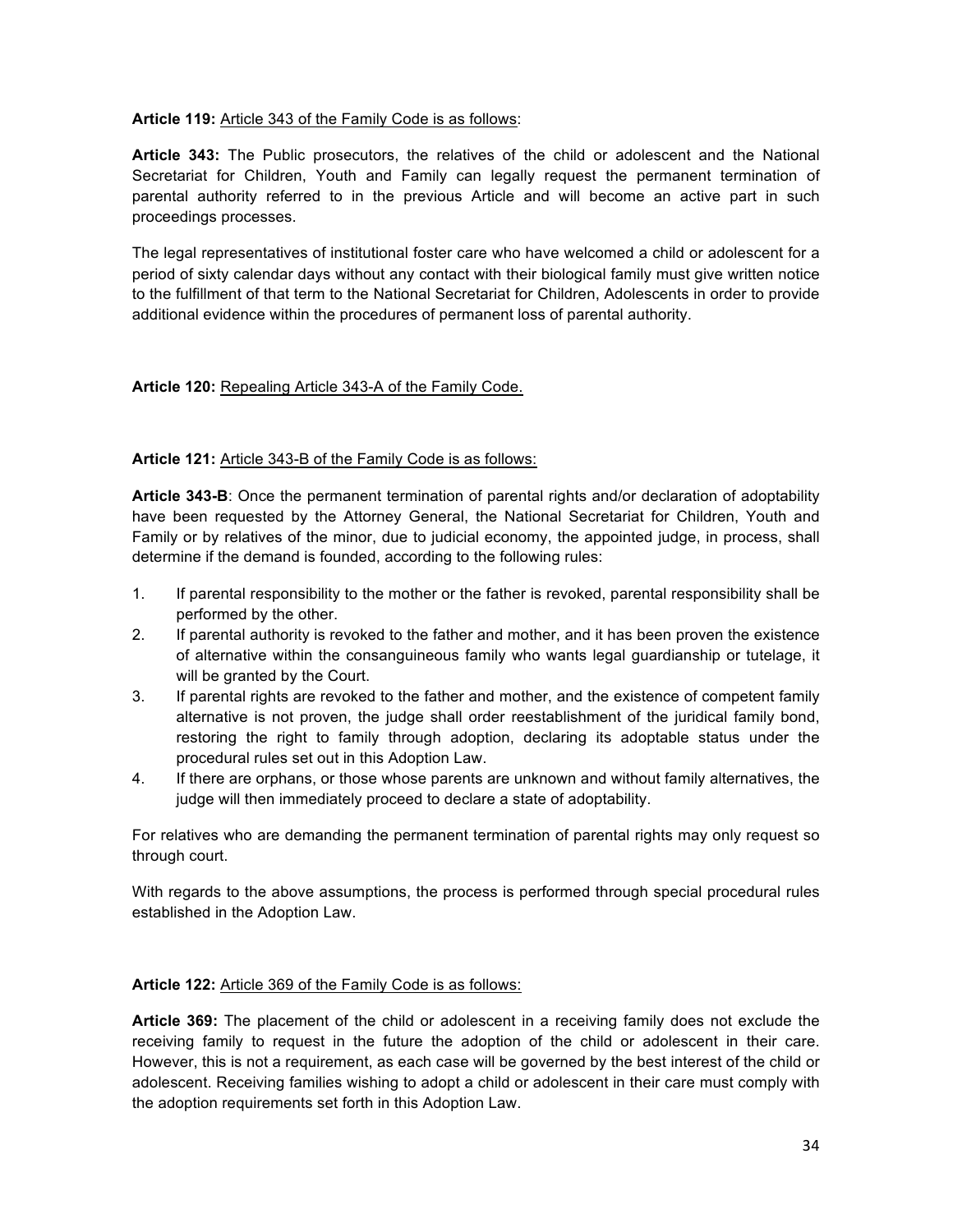The placement in a receiving family is only allowed in the country, and only when the parents are Panamanian or foreigners with permanent resident status, or nationalized and residents in Panama.

## **Article 123:** The numeral 4 of Article 752 of the Family Code is as follows:

**Article 752:** Sectional Family Courts are responsible to learn and decide in the first hearing:

...

4: Adoption of an adult person.

...

**Article 124:** Public Defender of child and adolescent: A public defender of children and adolescents for each Court of Children and Adolescents, except for courts in Panama Center, Veraguas and San Miguelito where two advocates will be appointed. These advocates will be appointed after the entry into force of this Law, and extra budget is assigned.

**Article 125:** Requirements of the child and adolescent defender: To hold the office of public defender of the child and adolescents, the person needs to be a law graduate and have a license to practice the legal profession in the Republic of Panama and have studies and experience in children and adolescents for more than five years.

The Jurisdiction for Children and Adolescents will be part of the selection committee of these professionals.

**Article 126**: Foster Care Department: From the entry into force of this Law, the National Secretariat for Children, Youth and Family will create the Foster Care Department, consisting of a legal and technical team with expertise in childhood and adolescence, to train, assess and monitor foster homes; it will have extra budget.

**Article 127:** Report on the implementation: The National Secretariat for Children, Youth and Family will coordinate and evaluate, together with the Jurisdiction of Children and Adolescents of the Judiciary, the Civil Registry and the Panamanian Association for Family Planning, the progress and results of this Law and shall report this every six months to the Committee on Women, Children, Youth and Families of the National Assembly.